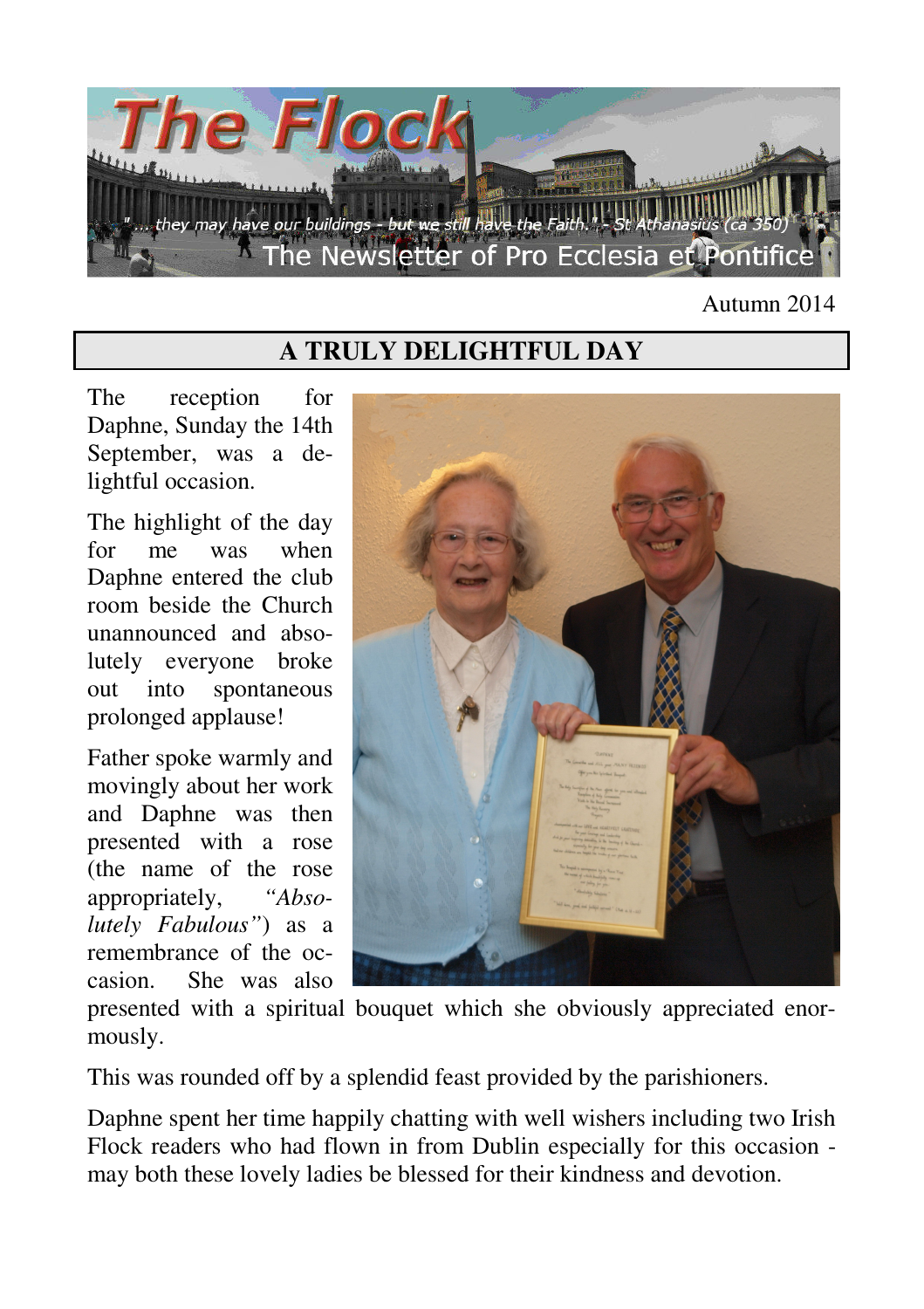# **"ONE DOESN'T NEED TO BE INFALLIBLE TO KNOW ONE'S OWN HOUSE NUMBER"**

#### **By: Graham Moorhouse (Chairman)**

The more perceptive among you may have noted that the last edition of the Flock took a more robust line than previously. I'm delighted to report that the response from readers was so overwhelmingly positive that it took even me by surprise.

I received so many congratulatory phone calls, that one day I disconnected my phone for some respite. The general tone of the calls was *"Thank God! At last someone is prepared to tell the truth!".* Another member of your committee reported receiving a number of similarly appreciative calls.

We also picked up a dozen new members; we received scores of donations and had requests for well over 200 extra copies of the Flock for circulation to friends and family.

#### **A BIG THANK YOU**

*I must stop at this point and record a big collective thank you to all those readers who made donations. Without your generosity, we would not be able to continue the fight. I would love to speak, phone, write and shake the hand of each one of you personally but, unfortunately, for reasons of time this is not possible at the moment, so please accept this big heartfelt collective THANK YOU!* 

On the negative side, we had seven resignations; which was considerably less than I had anticipated and is statistically insignificant. These were the sort of Pollyanna Catholics who waffle on about not being "judgemental". "Judgemental" is merely a rude word employed by liberals to describe what most of us would consider to be nothing more than laudable adult prudence and discernment.

Nevertheless, when I report that Joe Blogs has just driven through a red light, I'm not judging him and I am certainly not judging the state of his soul, I am merely reporting an observable fact. Similarly, when I report that Bishop McMahon, by taking two Anglican laywomen dressed as priests on his diocesan Lourdes pilgrimage and encouraging the faithful to attend their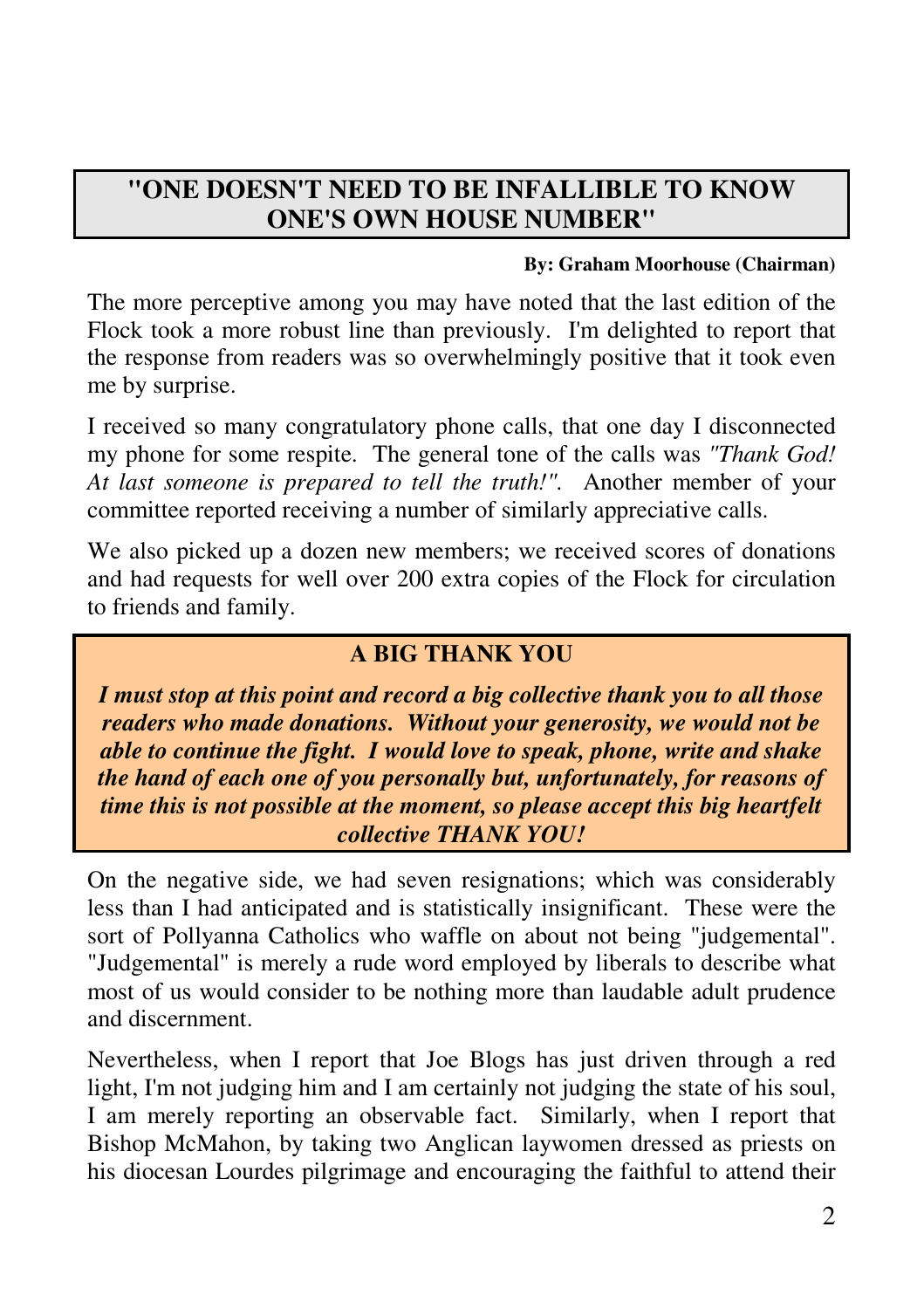invalid (and hence blasphemous) Masses, has driven through a red light, I am not judging the state of his soul, I am merely stating a fact that any orthodox Catholic could observe and report.

Our post-Conciliar Judases respond by pointing out that we are merely lay folk, and mockingly ask what we know about such high ecclesiastical matters. I can only respond that I subscribe to the view that one doesn't need to be infallible to know one's own front door number!

A bishop's responsibility is to preserve and pass on intact the Faith handed down to us from our forefathers. It is not to prostitute his office as a bully pulpit in order to propagate his own private religion. St Paul, not I, wrote: *"If an angel from Heaven preaches a different doctrine to that we have preached to you, let him be anathema."* 

### **ST TARCISIUS CATECHETICS**

#### **By: Patrick Lawler - Vice Chairman**

*"I keep six honest serving-men (They taught me all I knew); Their names are What and Why and When And How and Where and Who."* 

#### **Rudyard Kipling**

#### **WHAT is St Tarcisius Catechetics?**

It is a project initiated by Pro Ecclesia to create a fully traditional and orthodox children's Catholic faith formation programme for children aged  $6 - 13$ years, of the kind that was readily available, indeed, was the norm in the Catholic world prior to the tsunami of Vatican II slamming into the Church.

In essence, we are engaging in asymmetrical spiritual warfare where small bands of guerrilla traditional Catholics bypass the modernist strongholds of the Catholic Education Service (CES) to provide the much-needed sustenance of the One True Faith to the spiritually starving children and families who have been abandoned by the Church hierarchy to a false ecumenism and rank subservience to the 'values' of the modern, Godless world.

#### **WHY do we need to do this?**

Heart-breaking though it is, we have to face reality and recognise that mainstream Catholic education does not actually exist in this country or in the majority of the rest of the world. It has been wilfully and deliberately destroyed by the zealots (both clerical and lay) of "multiculturalism", (false)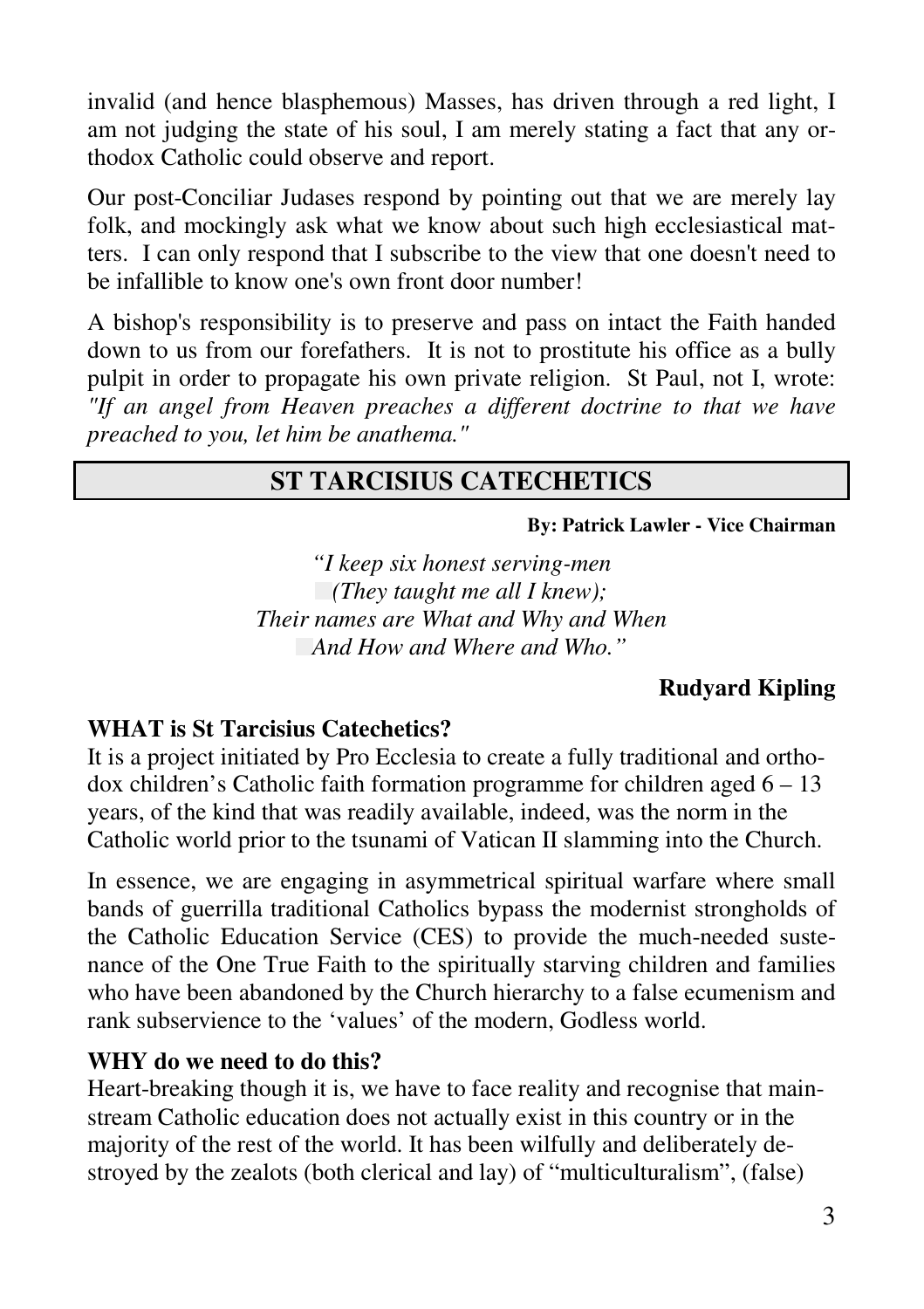"ecumenism", "inter-faith dialogue" and "new theology" who have controlled the CES and diocesan education offices for the past 45 years.

Even more appalling than this is the fact that the majority of Bishops not only actively and enthusiastically support the open acceptance and teaching of heresy and indifferentism in so-called 'Catholic Schools' but they resist any and all attempts to rectify the situation. The past forty five years have given us an extensive and ignoble record of Bishops ignoring, ridiculing, bullying and openly persecuting faithful and concerned parents and teachers who try to draw attention to the crime being committed against generations of Catholic children on their watch.

#### **WHEN will it be available?**

That totally depends on how many people are willing to step up and join the fight by volunteering their time, energy and abilities to create the programme. Simply put, we need volunteers; in the first instance, people with modest computer skills (able to use MS Word for example) who are willing to give of their time to work on the lessons and modules with guidance and help from Pro Ecclesia.

#### **HOW will it be done?**

Pro Ecclesia will provide the course structure and volunteers will be asked to create lessons and modules of the curriculum using some material supplied by us and suitable material from any other sources, including those they have already created if they are homeschoolers or Religious Education teachers. This will be co-ordinated via Pro Ecclesia and, when we are ready to begin rolling it out, parents will be able to sign-up to receive the courses via email or access them on our website. Very importantly, this will all be free at the point of use; there will be no charge to families wishing to use any of the resources for their children.

#### **WHERE will the course be available?**

Thanks to the global nature of the internet, anyone anywhere in the world (with internet access) will be able to use it. Likewise, anyone can volunteer to help from anywhere in the world.

### **WHO is it for?**

The courses are intended for Catholic families, whether they home-school or not; for parents or grandparents concerned about the spiritual wellbeing of children, especially if they are in a so-called "Catholic" school. The scale of the abandonment of the flock by the shepherds and teachers is so immense that there are now (at least) two generations who have not been properly cat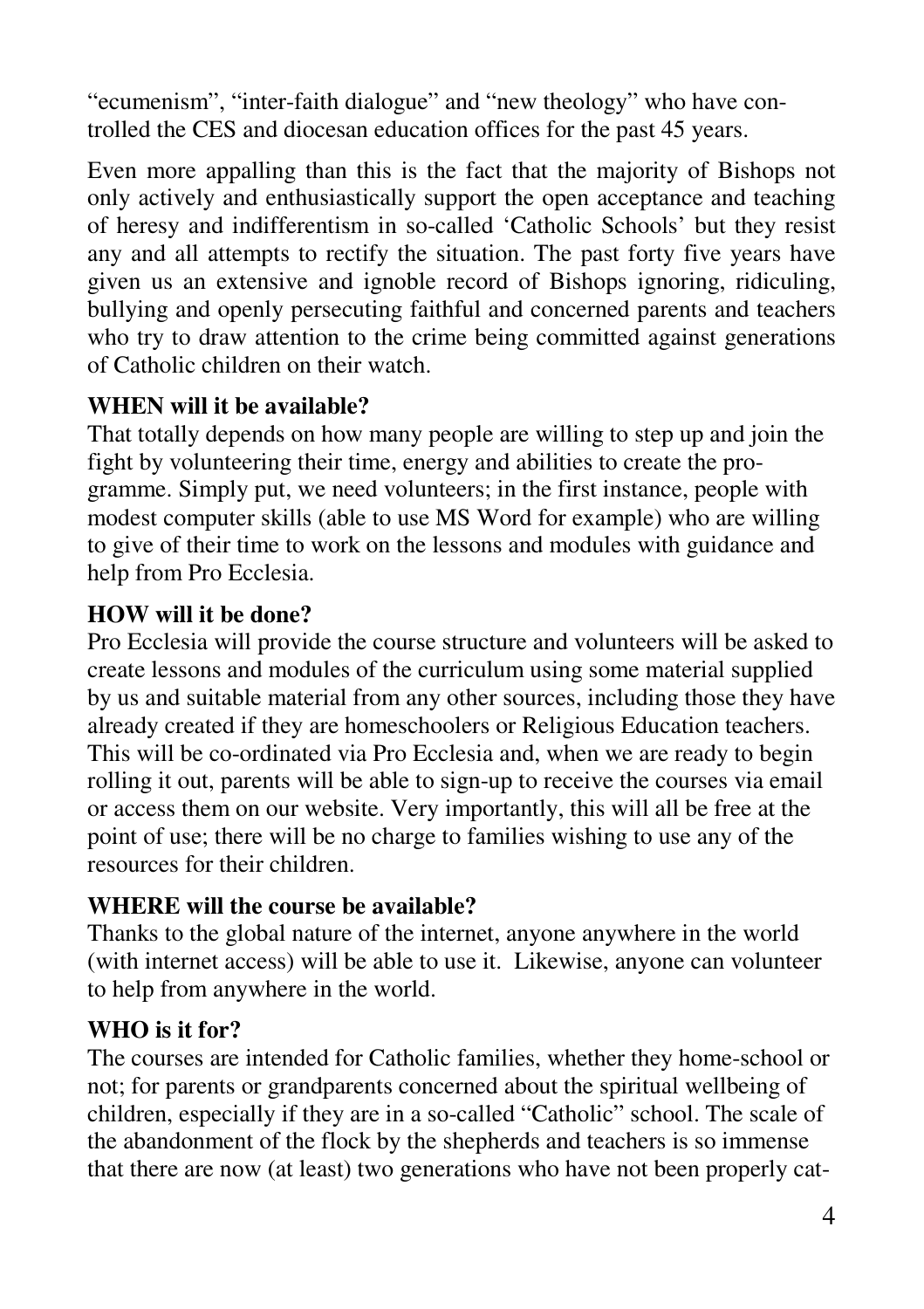echised themselves. As a result, many parents and grandparents are, rightly, concerned about their children and grandchildren but are unsure of the very basics of the Faith themselves. By working through the lessons (with "Teacher's notes") children, parents and grandparents can grow in knowledge and love of the Faith together. As St Augustine of Hippo tells us, *"You cannot love what you do not know"*.



## **CALL TO ACTION**

**If you are tired of complaining, tired of feeling useless,** *if you are ready to join the fight***, ring Patrick Lawler on 01784 558686 or Email him at: patrick\_lawler@hotmail.co.uk**

#### **GOOD NEWS!**

**By: Graham Moorhouse** 

*"If this pack of wolves are prepared to round on and savage one of their own, a good fellow bishop like Patrick O'Donoghue, just imagine what they would do to a curate."* 

A few days ago, Catholics received the good news that Bishop Kieran Conry was now ex-Bishop Kieran Conry. Most genuine Catholics, certainly in the circles I move, are enormously grateful to the Mail on Sunday for ridding us of this scumbag.

"Scumbag!" I hear the pious cry, that is not Christ like language. Oh no? – well Christ



denounced a self-serving cartel within the Jewish Church of His own time as a "brood of vipers" and "sons of the Devil". By what bizarre yardstick is "sons of the Devil" deemed to be more polite than "scumbags"? "But," the pious will object, "we are all sinners." I agree, and I am far too sinful a man to want to cast the first stone on account of Conry's fondness for abusing his position of authority to take advantage of vulnerable women.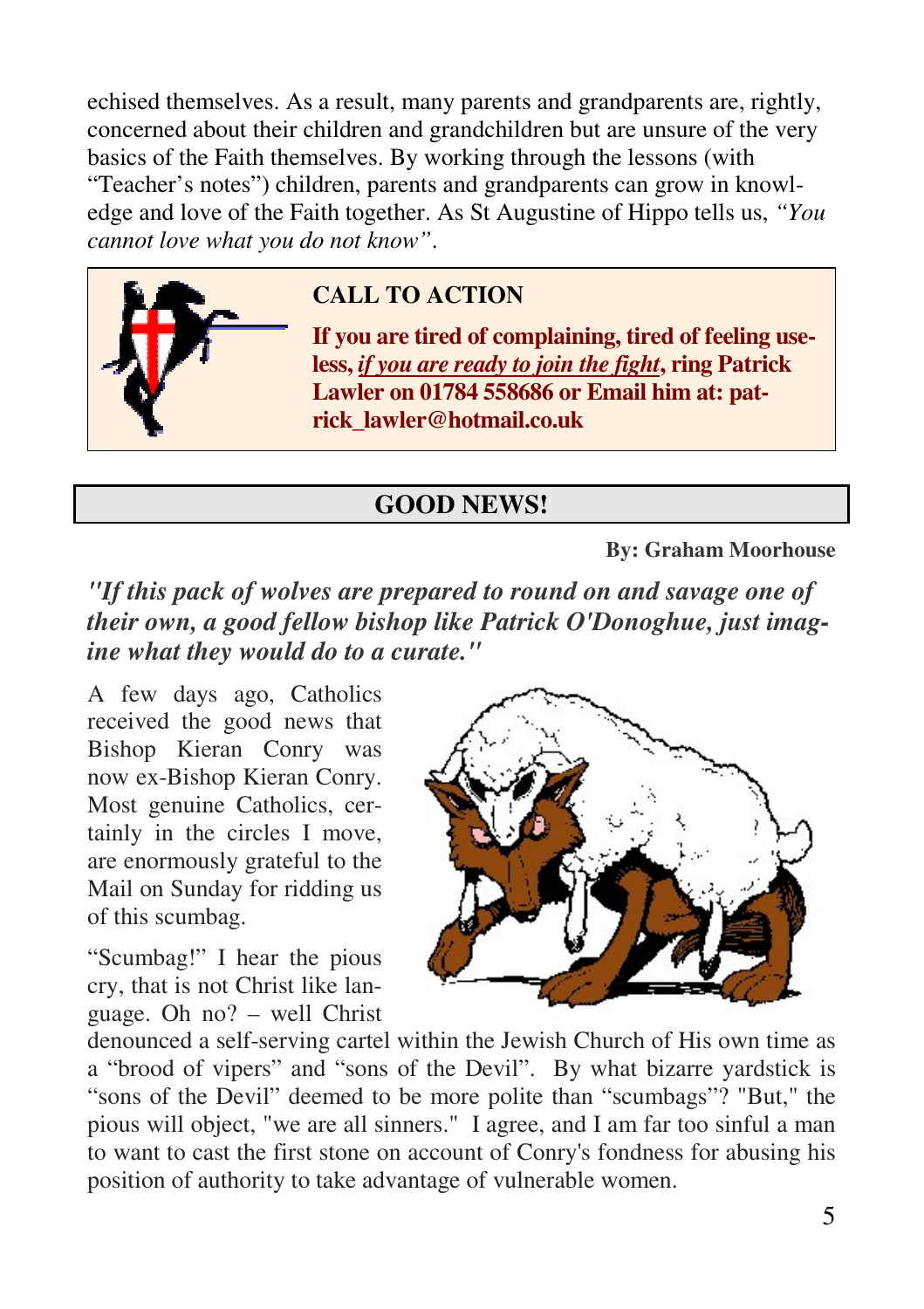He is a scumbag because he is a card carrying member of the cabal of Modernists who have had their jackboots on the throat of the English Church for forty years, men who detest Catholicism with a malevolence that is clearly diabolical, loathe the faith of our forefathers, saints and martyrs, yet insist on living parasitically off the body of Christ, to the grave detriment of their own souls and, more importantly, the souls for whom it is their sacred duty to care.

When I became a Catholic sixty years ago there were 3,000,000 souls at Mass every Sunday in England and Wales, and that figure was growing steadily and exponentially year on year, and furthermore, they were 99% orthodox. Today it is less than 900,000 and this pitiable remnant is declining as I write. Even this sorry figure is artificially inflated by immigration. Furthermore, most of them are heretics who could more accurately be described as Roman Protestants, rather than Catholics.

The Church in this country did not wither on the vine, and it certainly was not killed off by the laity (be they saints or sinners). It was destroyed by this powerful Modernist clique within the episcopacy. Like Pontius Pilate, they wash their hands and claim that this unprecedented collapse has nothing to do with them; it is all to do with cultural and societal changes outside their control. Oh, is it? Then please explain why those parts of the Church that have adhered to tradition (like the SSPX), or have returned to tradition, are growing and flourishing? If the Church was a state, these men would have been hung for treason years ago.

These men have sat on their purple-clad butts twiddling their thumbs for the last fifty years while Christ's Body in these islands haemorrhaged away under the collective weight of their Modernist apostasy and their bizarre regime of endless post-Conciliar novelties.

The pious will rightly insist that we must pray for Kieran Conry; indeed we must, we must pray that he repents his unbelief, finds faith and saves his soul.

But while you are busy praying for Conry, spare a wee prayer for the legions of innocent victims of this covin of faithless Modernists of which Conry is but a poster boy. Pray for the millions of children who have been callously robbed of their faith because these scumbags have ruthlessly prohibited the teaching of the Catholic faith in their schools. Pray also for those adults and young people, who having been cruelly robbed of the Faith by them, and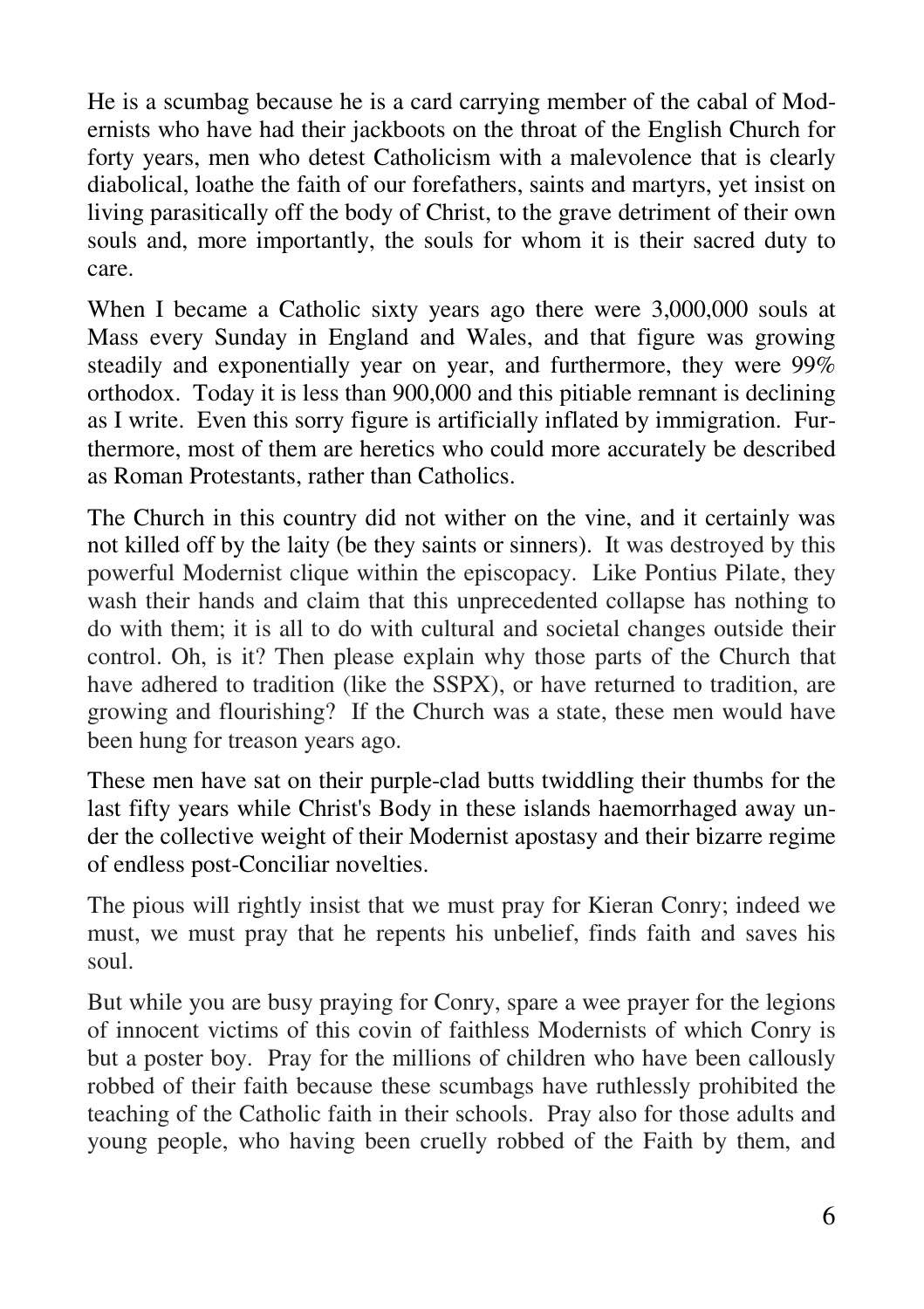thus of the Church and her sacraments, are, in direct consequence of their actions, in grave danger of losing their souls.

And when you have finished praying for these innocent children and adults, pray for all the good Catholic teachers whose careers have been blighted or destroyed by the Modernism Enforcement Czars (MECs) employed by our bishops to do their dirty work. Pray, for example, for the excellent young man whose career was smashed because he mentioned the name of Jesus in a class. This was deemed by the MECs to be offensive to the Muslims in the class; notwithstanding that no Muslim complained and the Koran actually mentions Jesus approvingly many more times than it mentions Mohammed. Then pray for the young teacher disciplined by the MECs because, in answer to a direct question from a pupil, he responded that he believed children faired best with a mother and father at home. And then spare a prayer for the excellent young teacher who was left destitute with a young wife, a baby and a mortgage to support for the high crime of saying the rosary in the school chapel during Lent. These are just three examples plucked from the scores of letters we have on file. If we merely pray for the one scumbag who has fallen from grace, and ignore the suffering of the millions of their innocent victims, *we* are hypocrites.

The tragic fact is that we have a mere handful of good Catholic bishops in England, men like Mark Davies of Shrewsbury and Philip Egan of Portsmouth, and two or three others, the rest are members of a Modernists mafia, and the current Godfather of this gang, Mr Fix-it himself, is Cardinal Murphy-O'Connor. Men are elevated to sees in this country if they are members of this clique; it's who you know rather than whether you are a good shepherd - or indeed even a Catholic - that lands you the plum jobs in the English Church, and has done so for the last forty years.

These men live in pleasant and sometimes opulent homes, have their every need catered for by an army of servants, drive around in chauffeur driven cars, bask in the accolades of the faithful and that of a clueless sycophantic Catholic press, and retire on comfortable pensions - all paid for by the widow's mite. Yet these faithless scumbags loathe the faith of the widow with an intensity that is clearly diabolical, and they persecute the faithful remnant and any priest brave enough to minister to their spiritual needs.

Catholics would love nothing more than to be able to admire their bishops and revere them as successors of the Apostles; instead, whenever they appear in public, we are reduced to cringing, wondering which teaching of our Church they are going to sell out on this time to appease the secular Zeit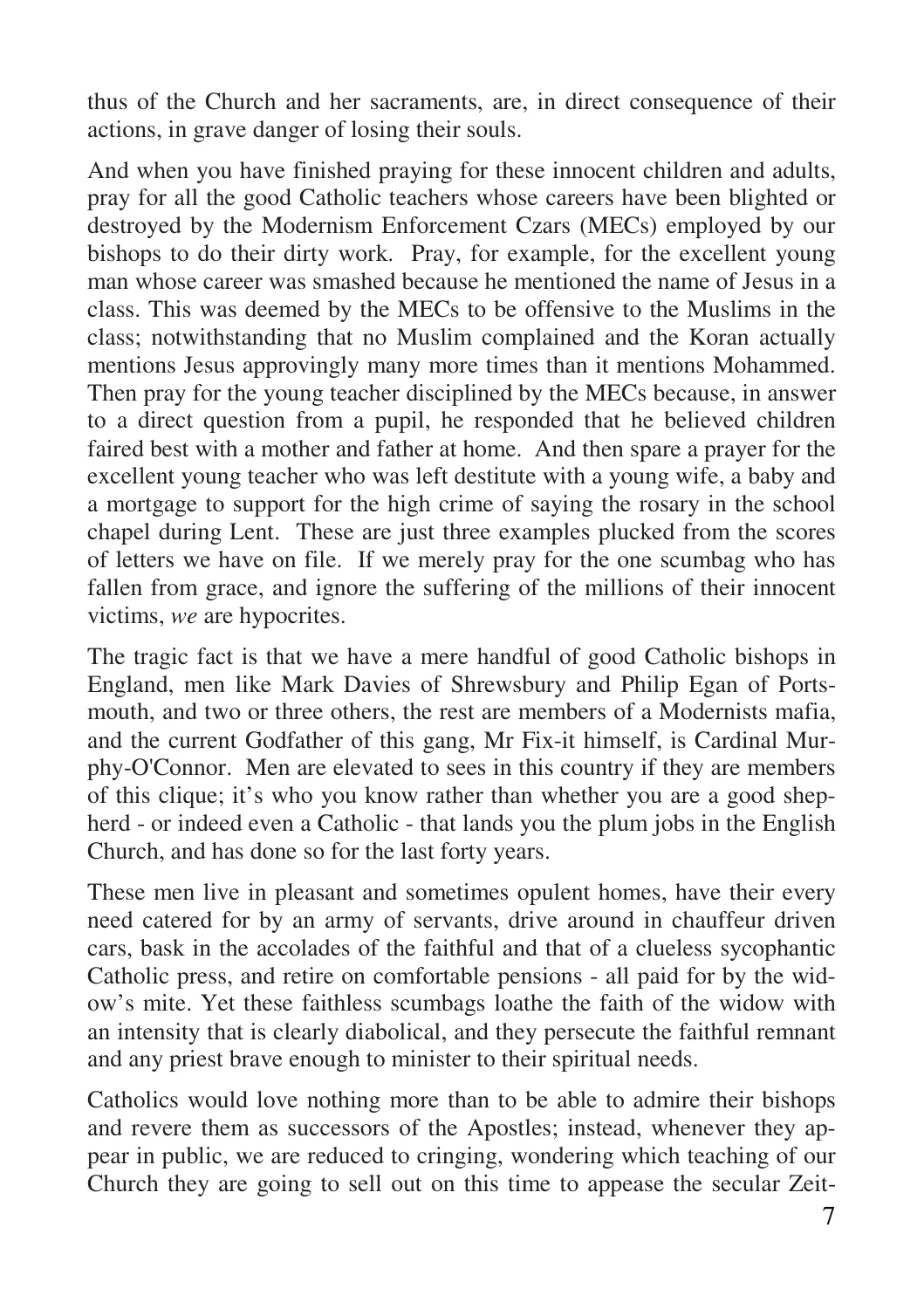geists. "Pastoral" is the mealy mouth word these men favour to try to put a positive spin on their serial treachery.

These hypocrites defend the right of the followers of every crack-pot religion under the sun to publicly practise their faith. They endlessly cite *Dignitatis Humanae*, the controversial Vatican II document on religious freedom which for these men seems to carry more weight than sacred scripture - to justify this tolerance, yet openly persecute those fellow Catholics who refuse to abandon or have returned to the orthodoxy and orthopraxis of our forefathers, saints and martyrs; as witness the recent orgy of wanton vandalism at Blackfen. The same prelates, who shamelessly persecute the faithful remnant, regularly give public scandal by handing out Communion like sweeties to rampant pro-abortion politicians, men collectively responsible for the deaths of more innocent human beings than the Nazis.

Most evil of all, these Modernist conspirators, have, with malice and intent, cruelly robbed our children and our grandchildren of their faith by ruthlessly enforcing their corrupt Modernist agenda in the schools built by our forefathers. Only three percent of children leaving their schools practice the faith, as against *eighty percent* before this Episcopal faction hijacked our English sees. Indeed, a child has a better chance of practicing his faith on leaving school if he goes to a state school than to one of their so-called "Catholic" schools. When Bishop Patrick O'Donaghue of Lancaster (now retired) sought to return his schools to teaching the faith, he was so taken back by the hostility towards him from this brood of vipers, that he exclaimed to a good friend of mine, *"I never dreamt for a moment they would be so hostile."* poor, good, naive man.

Conry himself was your typical bog-standard one dimensional Modernist, forever poised, as befits the genre, between a banality and a sell-out; his entire reading seemingly consisting of that compendium of Modernist errors, the Pill (aka the Tablet). The priests of Arundel and Brighton didn't want Kieran Conry in the first place, but he was forced upon them by Mr Fix-it, Cardinal Cormac Murphy-O'Connor (a man whose vanity cannot resist boasting of his clout in Rome). One can only imagine the behind-the-scenes wheeling and dealing going on to ensure that another of his cronies landed a plum job.

Curates in Arundel and Brighton, behind closed doors, would joke about their bishop *"having a nice wife!"* Even laymen like Rod Pead, the editor of Christian Order, knew and published this information over a decade ago! Further, Daphne McLeod, then chairman of Pro Ecclesia et Pontifice, wrote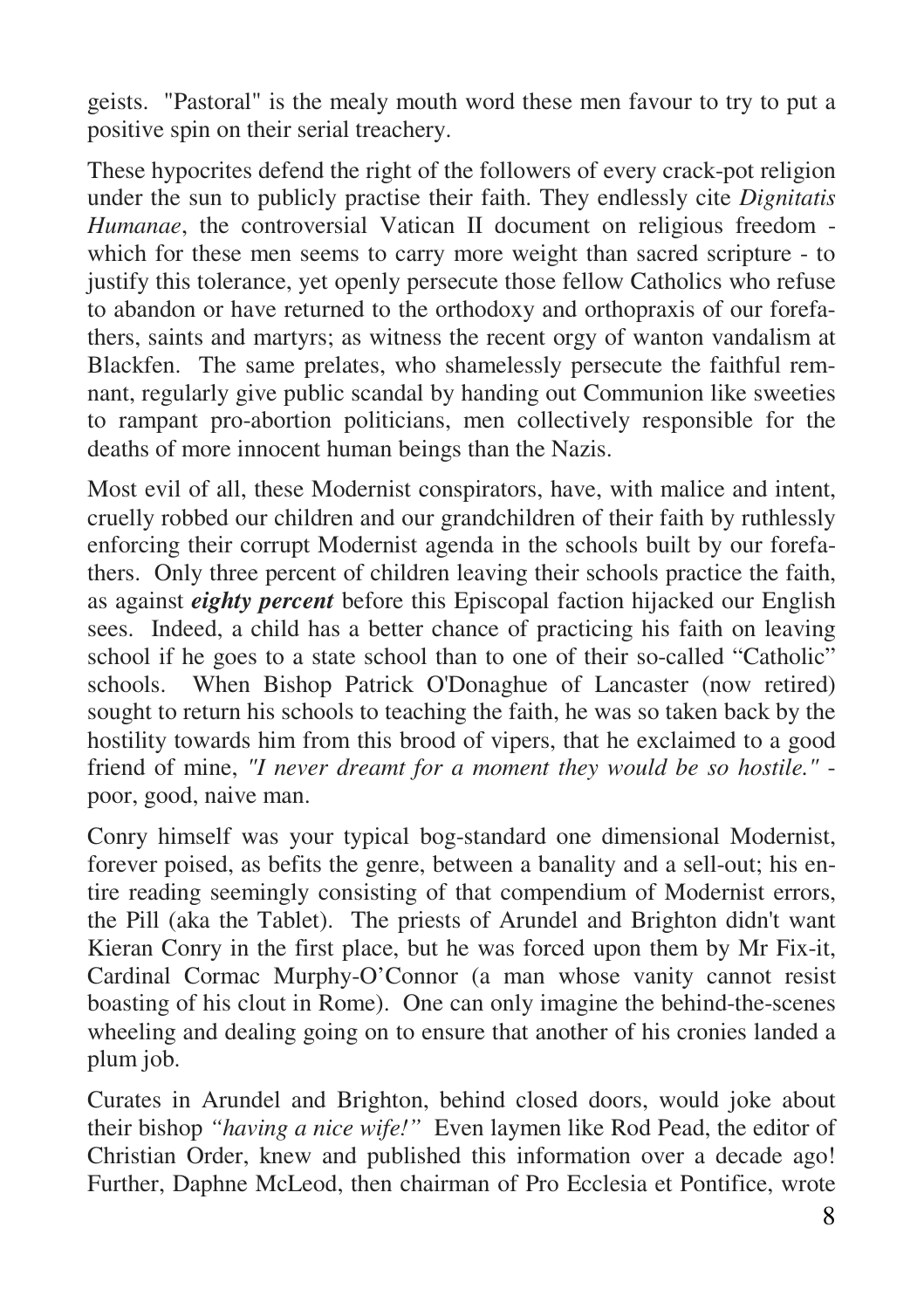to the Apostolic Nuncio over twelve years ago drawing his attention to this issue. So when men like Cardinal Vincent Nicholls and Cardinal Cormac Murphy-O'Connor claim they didn't know, they are either utterly incompetent or lying.

There is a certain déjà vu in this story. When Rodney of the Isles was discovered to have a couple of women in tow, Cardinal Winning appeared on primetime television wringing his hands and crying crocodile tears to tell the world how shocked and let down he felt, plus the usual bromides about praying for all concerned. It eventually transpires that Winning had known all about it for at least four years! Rodney's housekeeper had sought a meeting with Winning four years earlier and told him what was going on and even presented him with the smoking gun, copies of love letters she had stumbled on when clearing out Rodney's trash.

Genuine Catholics loathe these men because they are imposters, they are not Catholics, they despise our Faith and, clearly, blinded by their own pride, have nothing but contempt for our intellects – as witness their utterly unbelievable protestation of ignorance about the hanky-panky of their ecclesial club chum, Kieran Conry.

To add insult to injury, Conry announced he hadn't done anything illegal (by which he meant that he hadn't sexually molested any children) and added that he didn't believe he was a bad bishop. That is a measure of how low this gang has dragged the Church: the measure now of a good bishop seemingly is someone who hasn't raped little girls or sodomised young boys!

Watch this space; there is no doubt that Conry's chums in the episcopacy, once the dust has settled, will find him, if he wants, a nice little job somewhere out of the limelight, comfortably remunerated, and paid for by the widow's mite whose faith they never cease to despise and betray at every turn - just as they did for Eamon Casey.

Thank God, at last the laity is beginning at last to wake up to the machinations of this brood of vipers. There are also hundreds of priests, if not thousands, who agree with us, but they will not publicly speak out for fear of reprisals at the hand of this clique, which has the power to ruin their careers and is vicious enough to not hesitate to do so. If this pack of wolves is prepared to turn on one of their own and savage a good fellow bishop like Patrick O'Donoghue, just imagine what they would do to a curate.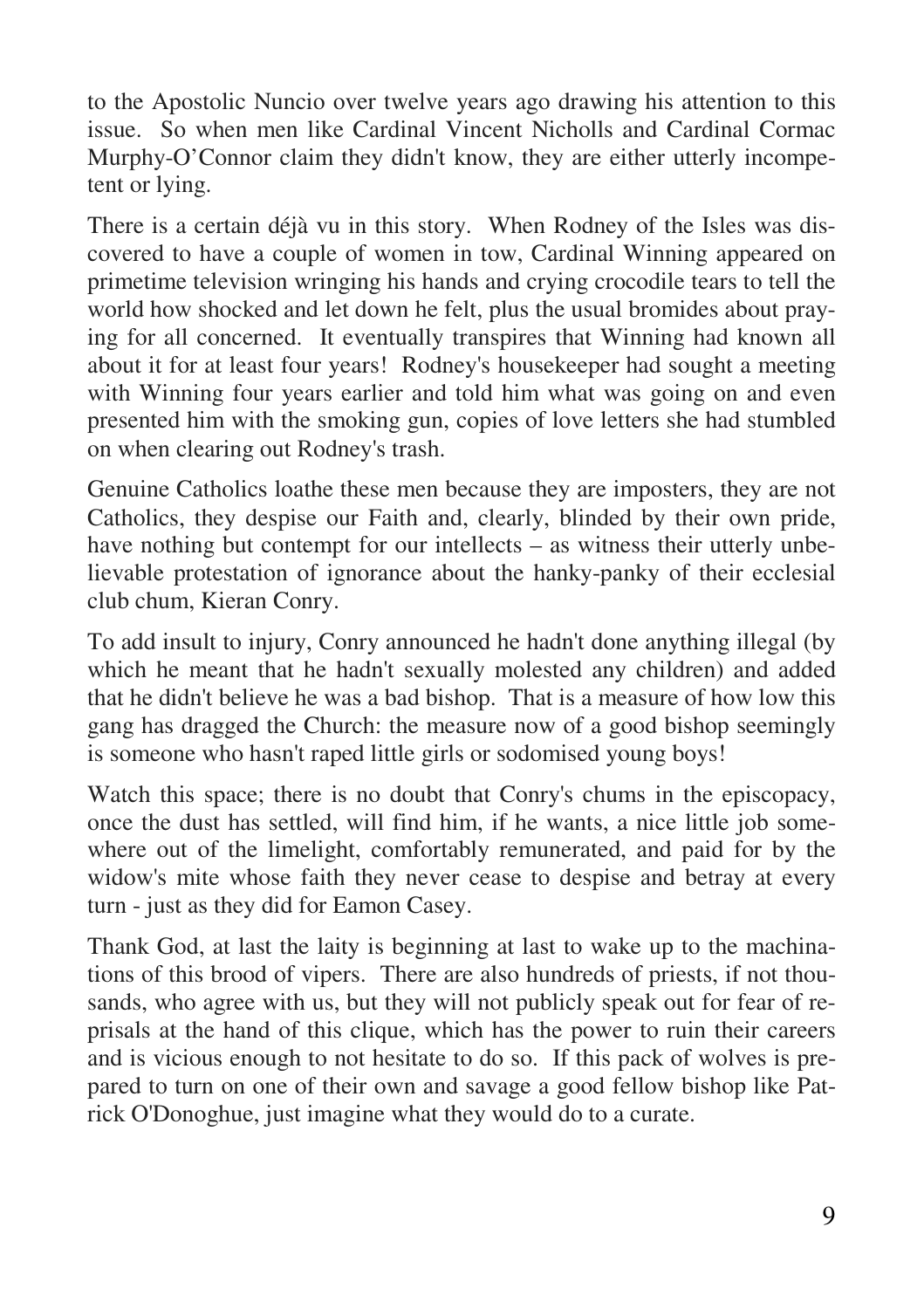

# **CALL TO ACTION 1**

Write to the Editor of the Mail on Sunday and thank him for helping bring about the downfall of one more faithless, post-Conciliar, Modernist hypocrite.

George Greig, Mail on Sunday Northcliffe House, 2 Derry Street, Kensington London, W8 5TT

Send Mr Greig any other compromising information you come across on the Modernist cartel that has commandeered English sees. He is obviously a man prepared to go after these scumbags.



## **CALL TO ACTION 2**

Write to the Papal Nuncio and to Rome. Do not waste your time on pious claptrap - it is time for the faithful remnant to come out the trenches and start engaging the enemy in hand to hand combat.

Point out that the diocese of Arundel and Brighton has been run into the ground by the last two Modernists and that it is now time to give a genuine Catholic a chance. You could suggest the names of good priests to the Papal

You could also point out that the faithful and the clergy knew that Conry was dodgy when he was appointed in 2001, because it was a standing joke among the faithful that he had a nice "wife"; so the protestations of ignorance by senior churchmen are unbelievable.

| <b>His Excellency An-</b> | His Eminence the Prefect       |
|---------------------------|--------------------------------|
| tonio Menini the Pa-      | <b>Congregation or Bishops</b> |
| pal Numcio                | Palazzo della Congrega-        |
| The Apostolic Nun-        | zioni                          |
| ciature                   | Piazza Pio XII                 |
| 54 Parkside               | 10.00193                       |
| London                    | Rome                           |
| <b>SW19 5NE</b>           | Italy                          |
|                           |                                |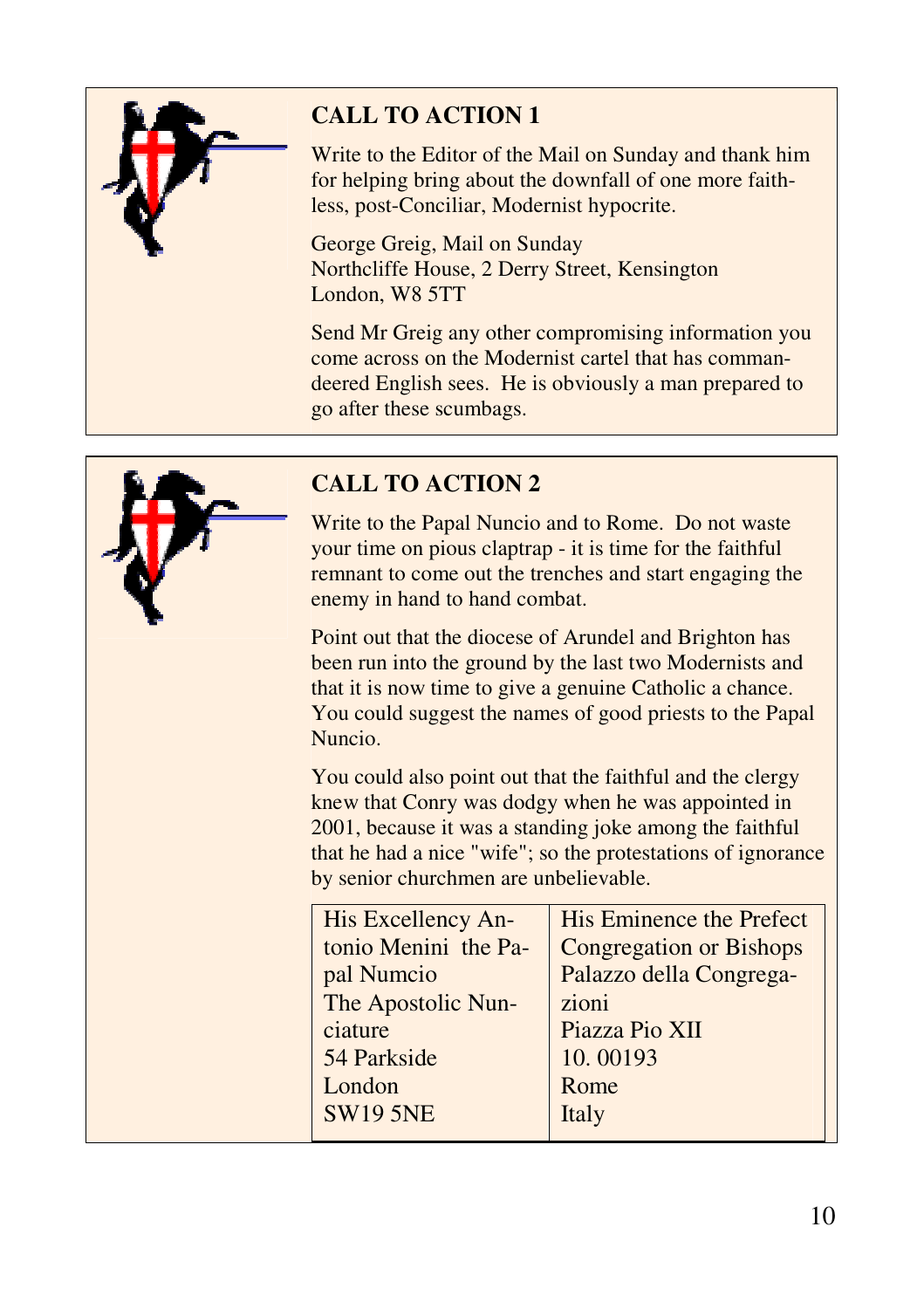## **OUR BIG RED KEY**

The root cause of the destruction of the Church in this country is the heresy of Modernism. To understand Modernism one can do no better than to quote Cardinal Kasper, one of the arch druids of Moderism:

> "divine intervention in the sense of a directly visible action of God is theologically nonsense." (*Jesus the Christ*, 1974)

No "direct visible action of God", no Incarnation; no Incarnation, no Real Presence; no



Real Presence, no Holy Sacrifice of the Mass. No "direct visible action of God," no Fatima, no sacramental absolution and no One True Church. Stephen Hawkins and Richard Dawkins could hardly have articulated their unbelief more eloquently.

And if you are tempted to adopt the classic ostrich pose and kid yourself that this rot does not go right to the top, just reflect that this is the faithless cleric of whom Pope Francis wrote:

> "In the last few days I have been reading a book by ... Cardinal Kasper, a cleaver theologian, a good theologian ... And that book did me a lot of good."

The police call the heavy battering ram they use to break through the doors of criminals, their "Big Red Key". The above statement of Cardinal Kasper is our Big Red Key that unlocks the mystery of iniquity, silent apostasy and the regime of endless, bizarre, destructive novelties inflicted upon the post-Conciliar Church.

Why, for example, do modern prelates prattle on endlessly about "dialogue" and "ecumenism" (words that appear not once in Sacred Scripture nor Catholic tradition) and never once mention conversion or evangelisation, or if they do mention evangelisation, it has to be qualified with "new"? Our Big Red Key (BRK) unlocks the answer. If God does not act visibly in the affairs of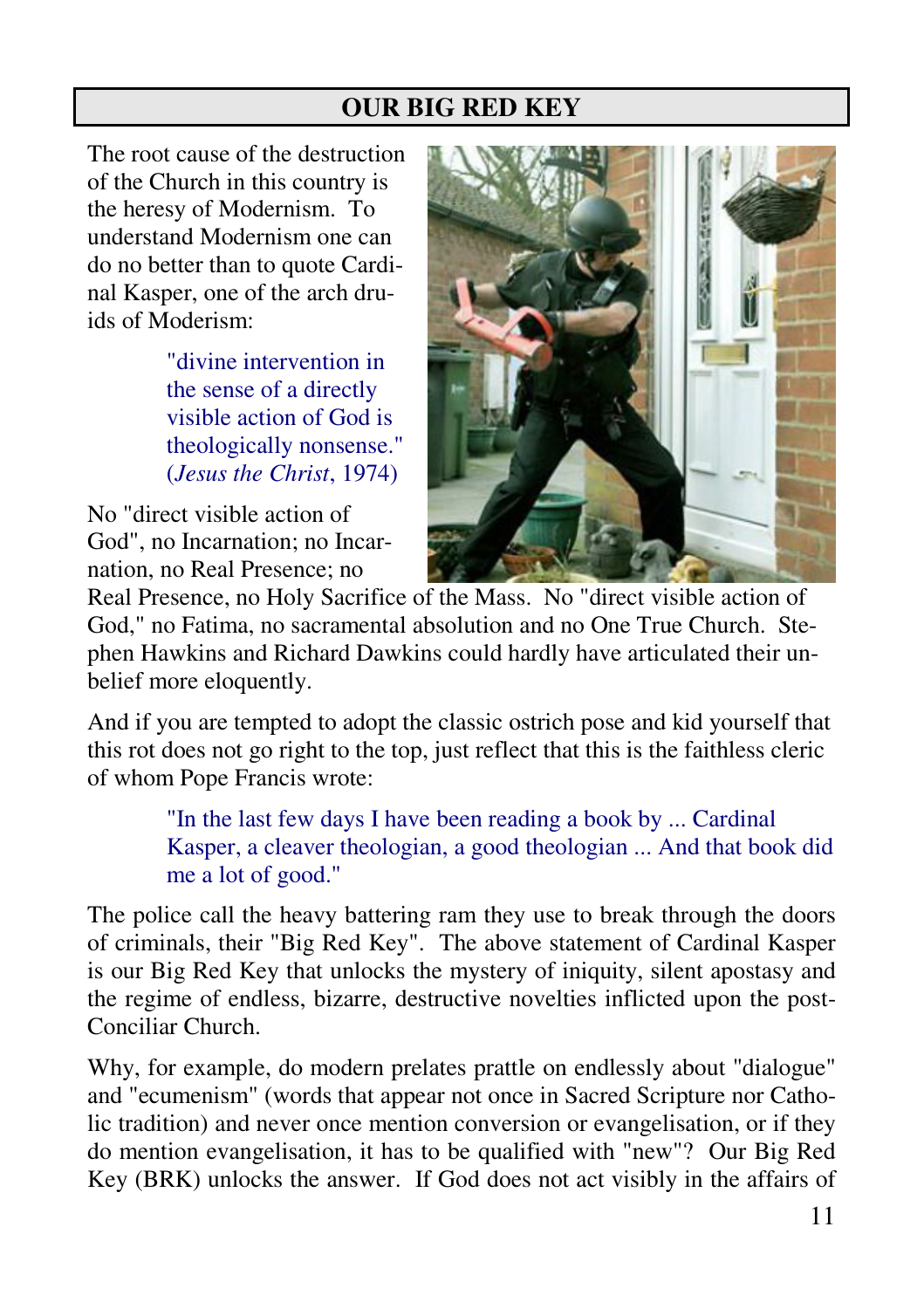man, then Catholicism is just a tradition of man, and the Church cannot claim to be the One True Faith. If Catholicism is just a tradition of man, then it is on an equal footing with every other manmade faith. In this case Pope Francis is right, "Proselytism is solemn nonsense," and all that is left is "dialogue", to try to build bridges between the various human traditions.

Our BRK also explains why prelates will jump through fiery hoops to embrace a lay heretical loon dressed in clerical garb and self-styling himself the archbishop of tinsel town while reacting to a SSPX priest as if he was in the last stages of Ebola. The SSPX priest refuses to buy the Modernist lie (that Catholicism is just a tradition of man) whilst the friendly heretical loon shares the lie.

It explains why the chairman of the German bishops' conference can solemnly declare that Christ's death was not redemptive; he died, according to this heretic, merely to show solidarity with us - a bit like Che Guevara!

Our BRK explains why the custodian of the Fatima shrine is happy to welcome Hindus into the shrine. Why not, if Hinduism, like Catholicism, is just another human tradition? It explains why John Paul II was happy to welcome the leaders of every false religion on the planet (from worshippers of "The Great Thumb" to a guy who determines your future by stirring up the entrails of a chicken) to pray with him at Assisi - after all, they are all just other human traditions.

Our BRK also explains why we now have men canonized on the back of Micky Mouse miracles; if God does not act visibly in the affairs of man, than miracles don't actually happen. These "miracles" are the "bread and circuses" of Modernist Rome. The Modernists have included them in the new canonisation process reluctantly to keep the natives (gullible Catholics like you and me) happy.

Our BRK explains why men like Archbishop Cormac Murphy-O'Connor can receive the political Apostle of the culture of death (he with the contraception "equipment" flaunting wife) Tony Blair, into the Church. If Catholicism is merely a tradition of man, why should anyone be expected to submit to all its teachings? A carefully selected handful will do just nicely, thank you!

It explains why so many of our prelates abhor the traditional Mass the way the possessed hate holy water. The traditional Mass encapsulates so many dogmas of the faith in a manner that is impossible to ignore. If you are a bishop who (behind closed doors) denies the Incarnation, then witnessing an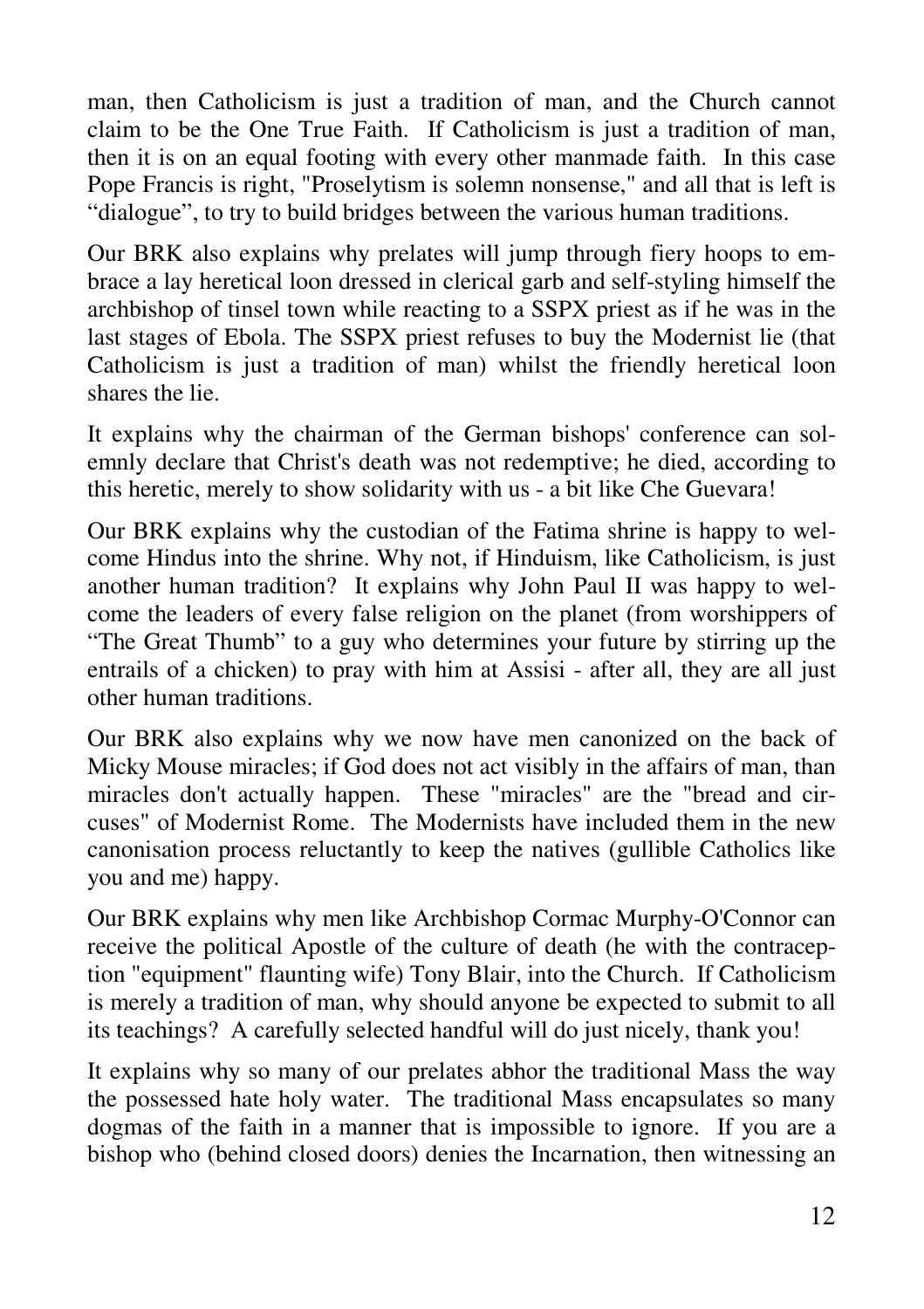entire congregation reverently genuflecting at the words "*et homo factus est"*  will obviously cause you palpitations.

We must not despair, history is on our side. Modernists are, you see, all but completely sterile, utterly unable to produce priestly vocations. This means that the writing is on the wall for them. However, in desperation they will try to push ahead with married clergy in a last-ditch attempt to prevent their blood line dying out, but this will not solve anything because they are losing their laity even fasten than they are losing their priests. The faithful remnant will yet live to have the last laugh.

## **PEEP URGENTLY NEEDS A WEBMASTER**

We set up our website (www.proecclesia.com) fourteen years ago and ever since then have worked to keep it up to date and to add worthwhile talks on the Faith available in English. As a result we have a set of talks from Bishop Fulton Sheen, which are particularly appreciated by some seminarians in India; we have Michael Davies' talks, and talks from many more sound and well-informed Catholic speakers. All these talks are being downloaded free, and used by parents, priests and teachers around the world. The Penny Catechism is also on our website - another invaluable aid for teachers and catechists. The website is used by Catholics anxious to learn more about the Faith, wherever they live.

But we desperately need a new web-master to take over from Howard Toone who has recently retired.



# **CALL TO ACTION**

If you have the IT skills and artistic ability to take on our website, please pray about it and seriously consider volunteering. This is a very valuable apostolate.

# **PEEP URGENTLY NEEDS A SECRETARY**

PEEP is in desperate need a of a secretary, principally to take minutes of our meetings. This is not an onerous commitment as we only meet once a quarter. However, volunteers would need to live in a reasonable commuting distance of south London.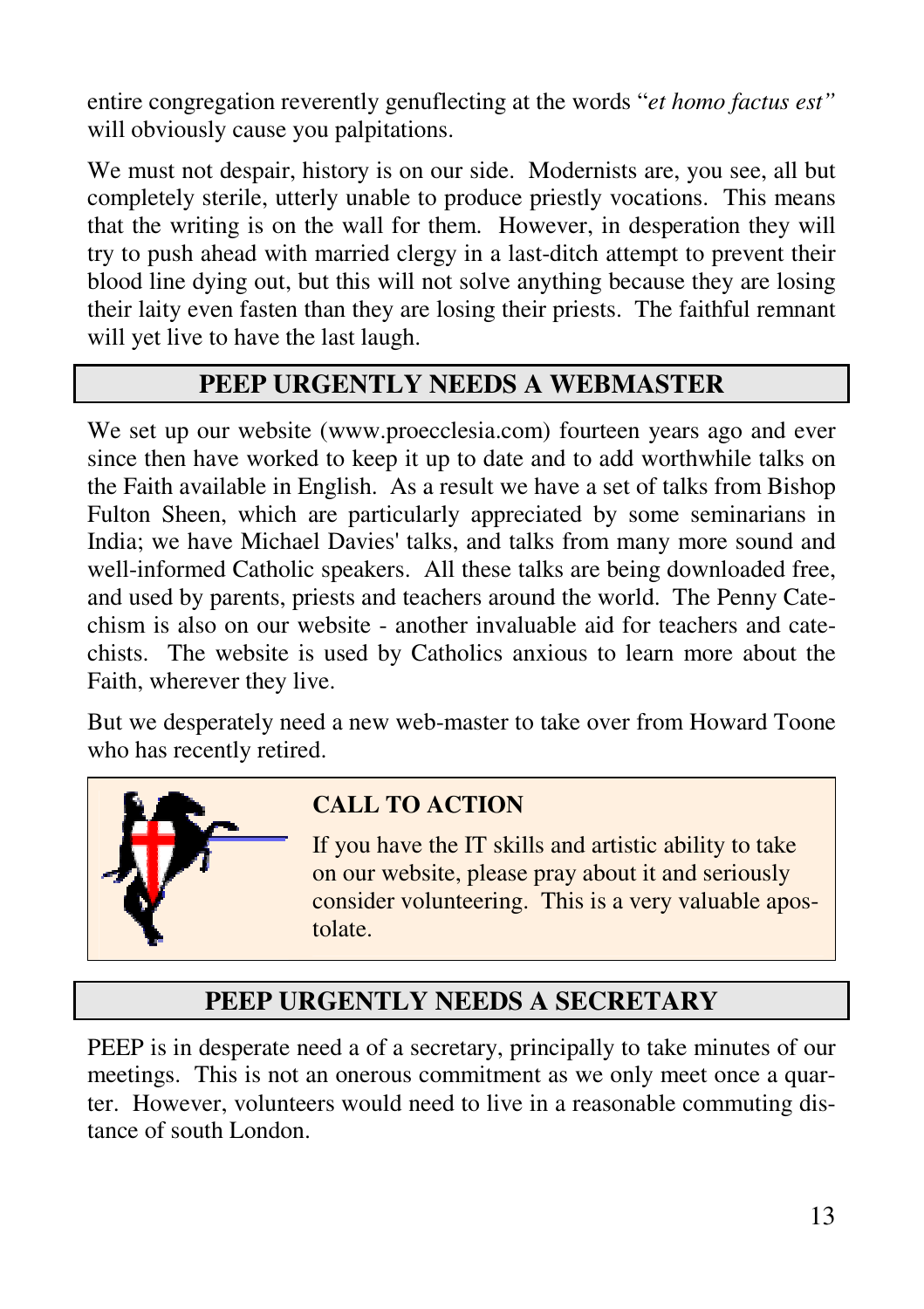

# **CALL TO ACTION**

If you have the necessary secretarial skills, please pray about it and seriously consider volunteering for this post.

# **LET'S DOUBLE THE NUMBER OF FLOCK READERS!**

There are about 3,000 flock readers. We plan to double that by Christmas 2015. The more readers, the more effective the faithful remnant will be in getting the Modernist jackboots off the throat of the Church so that Christ's Body, the Church, in these islands, can start breathing freely again. Our children will not be taught their faith properly until every one of these post-Conciliar Judases is consigned to the dustbin of history.

This is where you come in. If every existing Flock reader could find two new readers among their friends and families we would hit our target without breaking sweat. Remember the Flock is FREE – readers' donations and generosity keeps us afloat.



## **CALL TO ACTION**

Find at least two new Flock readers among your friends and family in the next three months.

# **LOCAL MEETINGS**

One of the new initiatives that your committee would like to launch is local PEEP meetings. This would involve encouraging and empowering members to meet in their local area to discuss their concerns about (especially but not exclusively) local issues.

The idea would be that Flock readers would meet once or twice a year in their local area: probably in a largish conurbation in the centre of a diocese.

If you would be interested and willing to take part in such a meeting, please tick the appropriate box in the "Membership Management Form" enclosed and return it to us in the freepost envelope provided.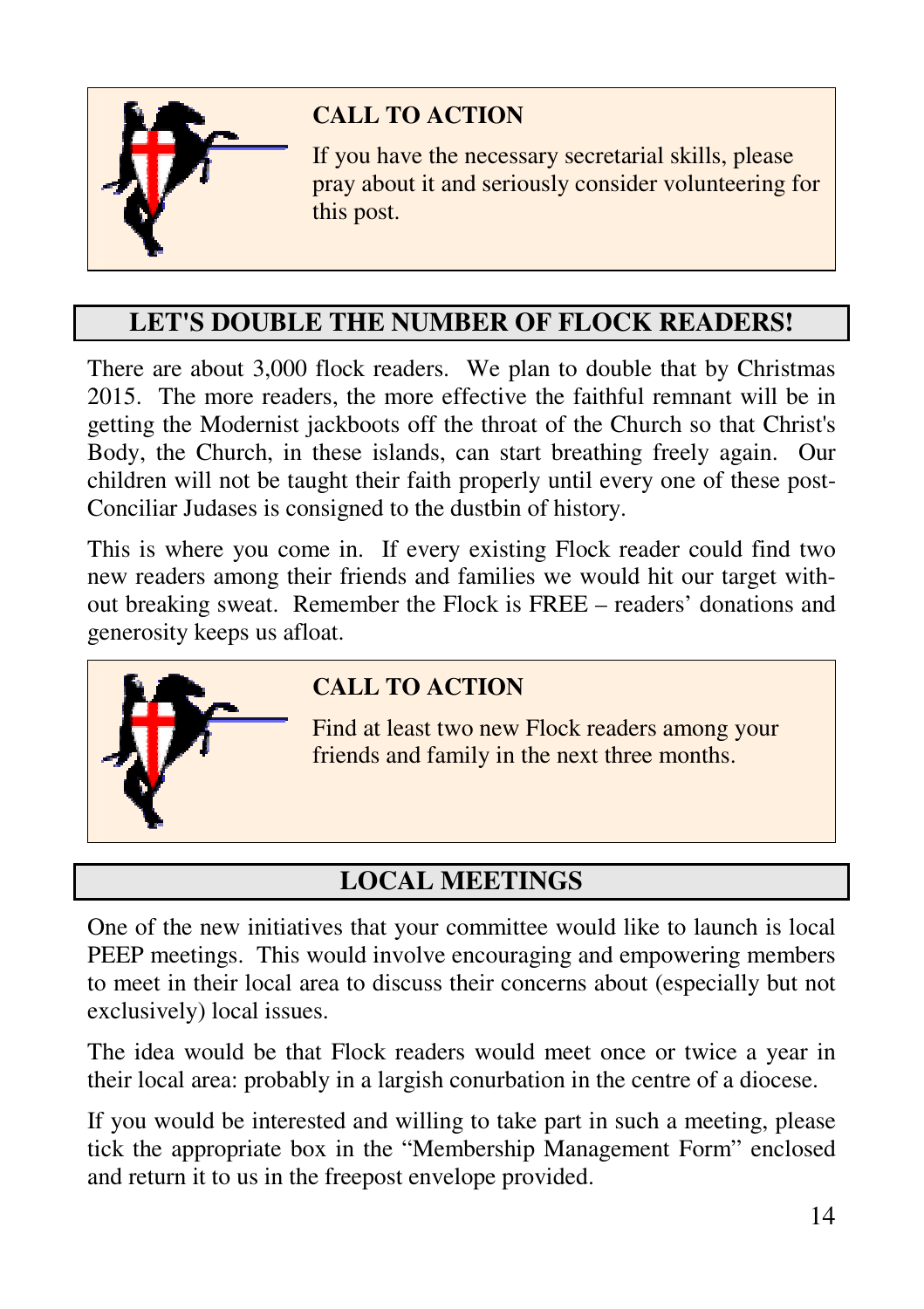We made this appeal in the Summer newsletter and had a pretty good response, but it was too thinly spread over the country to get off the ground immediately. We need more members to respond to this initiative.

**Important Notice**: PEEP is a lay organisation but is nevertheless supported by many priests. Any priest involved or willing to be involved and giving us support is offered absolute anonymity by PEEP; tragically, this is essential in the present oppressive ecclesiastical climate in which the orthodox are compelled to operate.

# **A FREE SCHOOL OF CATHOLIC ETHOS IN SOUTH LONDON: A PROPOSAL AND APPEAL**

An application has been opened to set up a Free School of Catholic ethos south of the Thames, with a prospective opening date of September 2017.

Under legislation introduced in 2010, since when over 170 such schools have opened, Free Schools are funded directly by the Department of Education, are open to all, and have freedom from the national curriculum. They may be designated "faith schools" – as would be the proposed school – meaning that at least 50% of its intake may be specified to a particular religious tradition.

#### **In what way would the proposed school break the mould? What would set it apart for pupils, teachers and parents?**

The proposal is for a school that takes education back to its roots in the tradition of the Benedictine and monastic schools; supports its students with individual pastoral care; provides choral training to support a rich liturgical life; promotes clear and intelligent catechesis; and gives a rigorous and broad "liberal arts" education, including classical languages and philosophy.

#### **The neglected roots of education**

One of the consistent criticisms of modern education is that children are taught a series of separate subjects to pass an examination, with no understanding of how the subjects – sciences, mathematics, languages, history and so on – fit together: what is missing is an overarching philosophy of things and their ultimate meaning, and our purpose in the world. But then the origins of these individual disciplines have been lost. Those origins lie within the monastic tradition: from the intellectual enquiry of a communal life devoted to prayer, study and work. Such an atmosphere formed the schools within which modern science was born; knowledge of specific subjects arose from a Christian understanding of the cosmos – the universe as a place of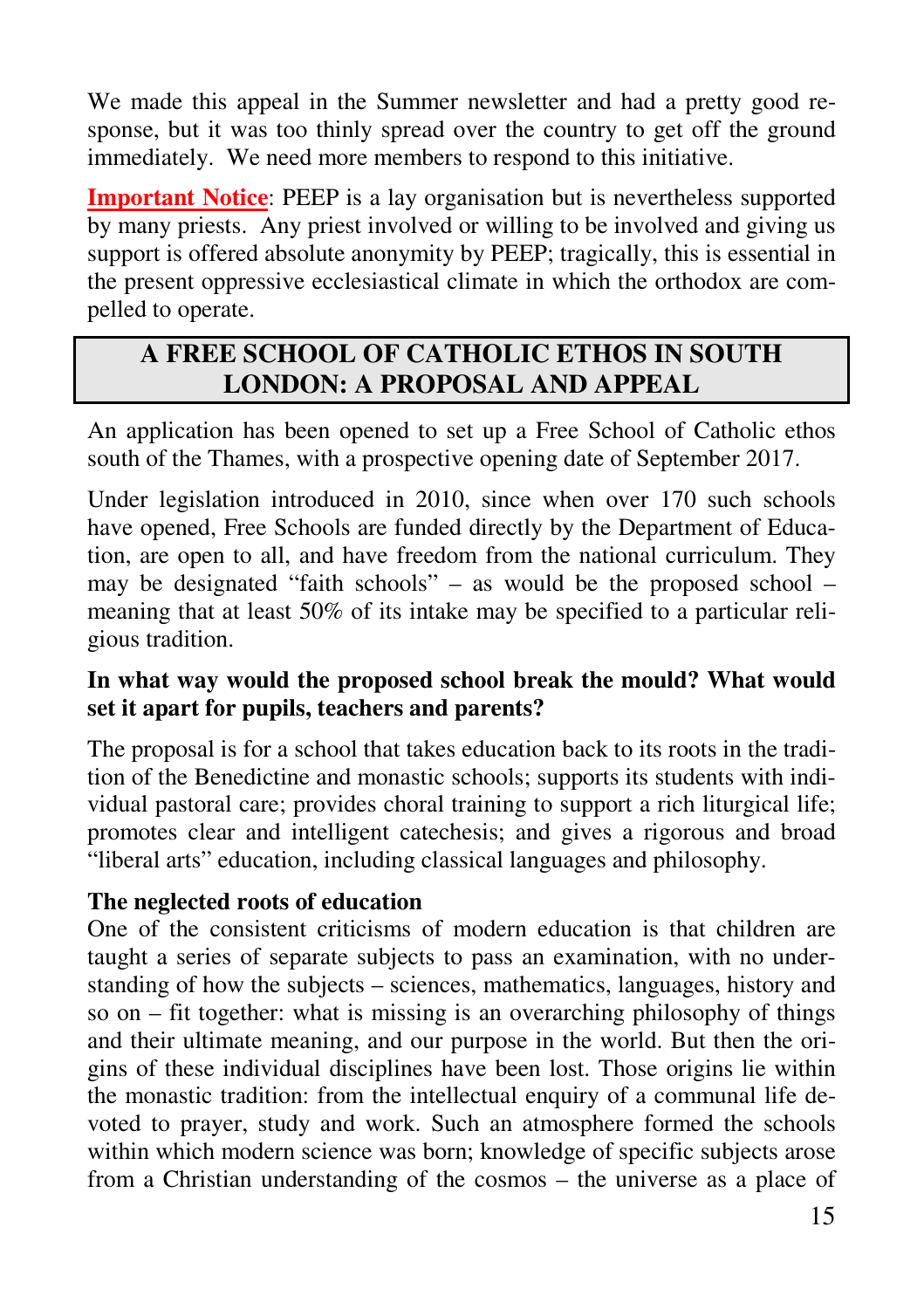order – and our place in it. And it is this pattern on which the proposed school will be modelled.

#### **Putting the pieces back together**

This proposal is for a school that would reintegrate academic life within a living community of worship. It aims to draw together a core group of teachers who will pray the Divine Office together, with a daily communal act of worship and school Mass once a week. Their quiet but unwavering witness to the Incarnate and present Christ, Creator and Redeemer, is intended to inform the school's ethos, and to be its spiritual and intellectual centre.

#### 1) **Liturgy and Choir**

A number of pupils, boys and girls, will be selected on ability to form two choirs, which be trained in the best of the English and Catholic sacred choral traditions. This will dovetail with the liturgical life of the school – it is anticipated that chaplaincy will be sought from priests capable of celebrating the traditional Latin rite, and the Anglican Use (Ordinariate) rite. Both of these rites have groups of adherents in the south London area, and both rites would be particularly enriched by a choir trained in their distinctive musical traditions.

### **2) Catechesis and Pastoral Care**

The catechesis offered to children of Catholic parents will be distinguished by clarity and faithfulness to the riches of the Church's 2000 years of belief and witness. The religious instruction will be based largely upon the 1992 *Catechism of the Catholic Church*, the lives of the Saints, and Bible history; older students will be introduced to the great theologians and mystics of the Church.

Education about procreation and sex will be an integral part of pastoral care, and will be explained in the context of the Catholic theology of marriage and the body as a temple of the Holy Spirit. Sensitive pastoral care will be provided by all teachers who will be sympathetic to the aims of the school. If there are significant numbers of pupils from a non-Catholic religious body, then alternative chaplaincy will be sought for these pupils, provided this does not run contrary to the aims of the school.

### **3) Academic and Tutorial Life**

In addition to the expected subjects, the school will offer a rigorous intellectual education, based on the classical model of the *trivium*, com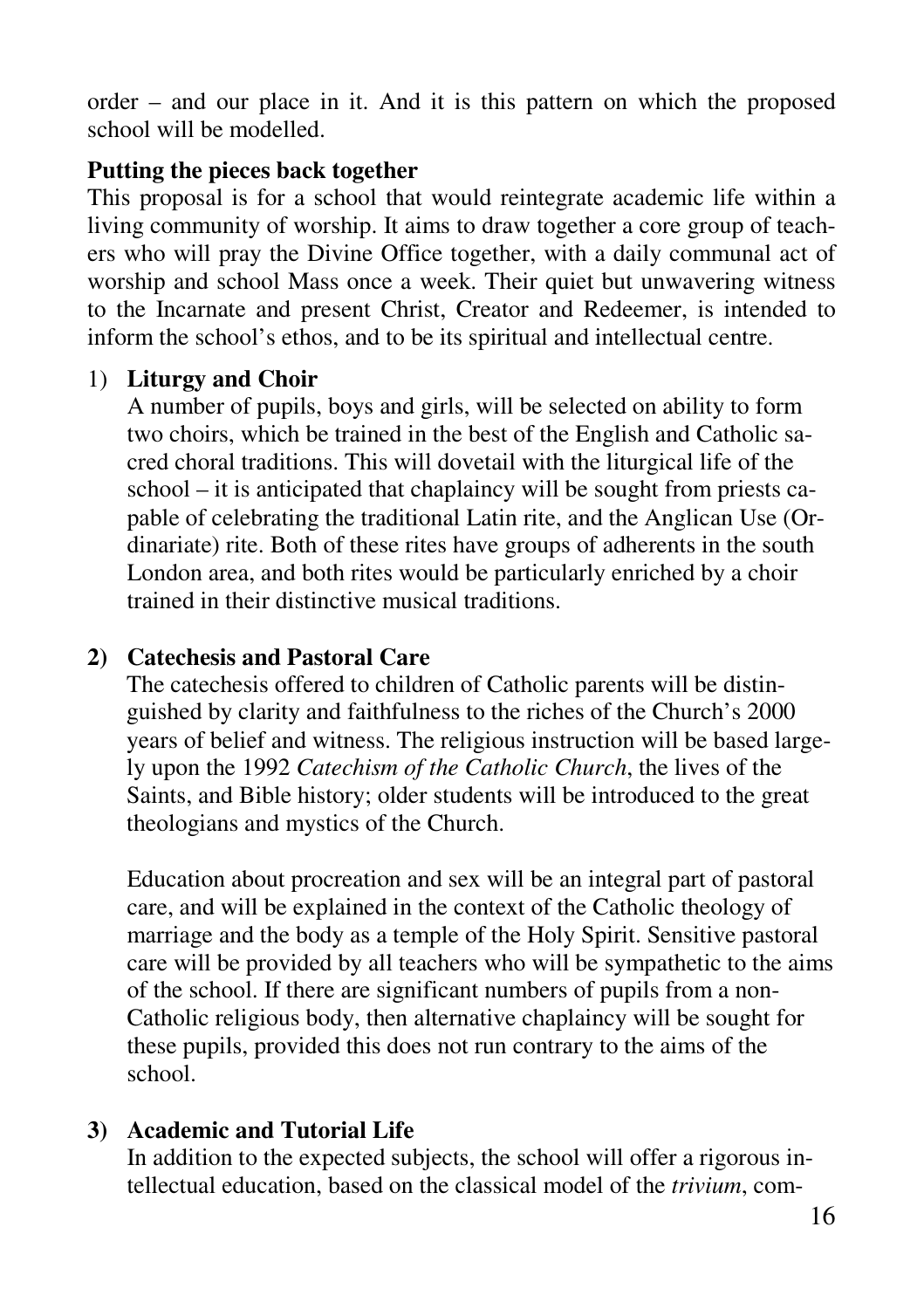prising the basic building blocks of knowledge (grammar), logic (dialectic) and the art of expression and writing (rhetoric). All students will be well grounded in the great narratives of the Bible, of European and world history and myth. They will be taught to think logically, and will become familiar with the great literary and artistic works that have formed our history. For students showing aptitude, Latin, Greek and philosophy will be offered. The underlying philosophy of the sciences, from biology to physics, will be explored alongside the subjects themselves, to give an understanding of how suppositions about an ordered and meaningful cosmos underlie their theories.

A distinct part of the school's academic program for senior students will be frequent tutorials with a tutor who – as well as playing a pastoral role – will have free rein to explore ideas beyond the curriculum, and to develop each child's innate loves and interests. The teachers will be encouraged to pursue their own studies and interests and to form a *collegium*, an intellectual community, challenging and attracting the senior students to more mature reflection.

The school will actively seek links for apprenticeships for students who wish to pursue a particular career, as well as striving for academic excellence and enviable results for the students who wish take further academic studies at University.

# **The ultimate aim of the school**

The school will therefore aim to teach wisdom as well as academic studies, to communicate a love of beauty and truth rather than a merely utilitarian idea of self and nature, and to cultivate a deep respect for every human being through its life of worship and witness to the living Christ.



# **CALL TO ACTION**

To offer your support to this project, contact Timothy Graham: 10 Walton Terrace, Woking, GU21 5EL. Tel: 0148-372-1220 email: tjwgraham@doctors.org.uk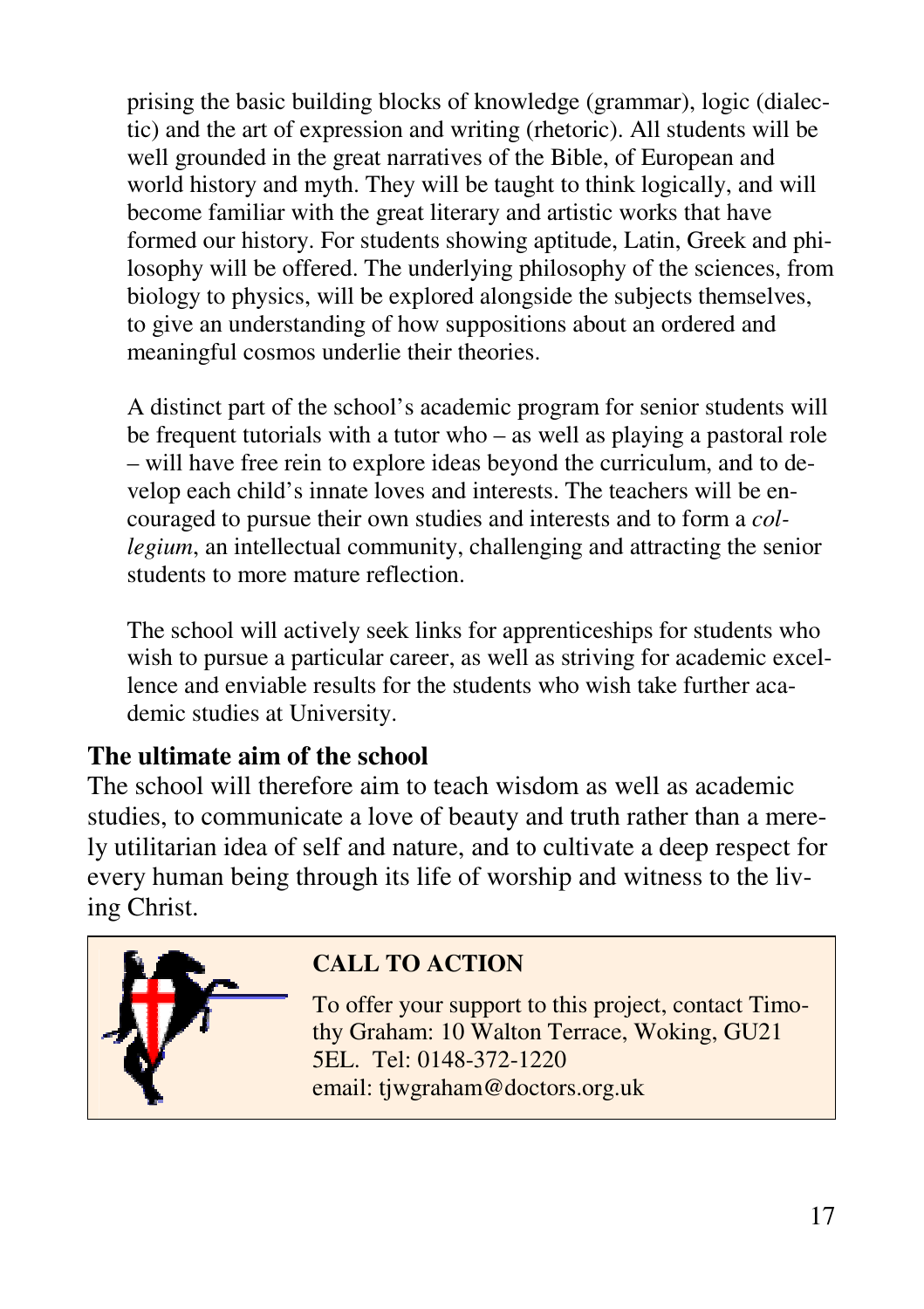## **IT IS SUPPOSED TO BE A CATHOLIC RELIEF AGENCY, BUT WHAT ACTUALLY IS CAFOD?**

**Abridged and adapted by Don McGovern from an original article by Rod Pead, the investigative journalist who succeeded the late saintly Fr Paul Crane as editor of Christian Order.**

**Modernism corrupts all that it touches and tragically CAFOD is no exception, and it is now as much part of the culture of death as any secular agency such as FAO, Save the Children, UNHCR, Christian Aid, Oxfam, etc.** 



Our bishops continue to urge us to support CAFOD financially, despite its dissent from the Catholic faith being common knowledge for a couple of decades. At least four Catholic publications: the Catholic World Report, Christian Order, Catholic Action and my website have exposed CAFOD's duplicity. Our bishops have predictably sprung to the defence of their chums in CAFOD, using the time honoured methodology of Modernist hirelings, lying. Their spin-doctors then followed up the lies by launching an attack through their own subservient press on the integrity of the whistle-blowers.

#### **DEJA VU ALL OVER AGAIN**

All this is reminiscent of the American bishops who, when faced with the evidence of the sodomising of young boys by homosexual priests and bishops (so far a dozen American bishops have been exposed as predatory sodomites) - not to mention sodomising one another and their involvement with male prostitutes - first covered it up and denied it, then used their own subservient press to calumniate the whistle-blowers and finally pretended that what they were actually dealing with was paedophilia, not homosexuality, a lie they are sticking with to this day.

In America it was the secular press that finally came to the rescue of the long suffering faithful by blowing the lid off the cesspit. Similarly in England, it was the secular press which has blown CAFOD's cover on at least two occasions. Most recently - on 24 September 2004 - under the headline: "Catholics back AIDS condoms", the Daily Telegraph trumpeted the flagrant dissent from Church teaching promoted by CAFOD.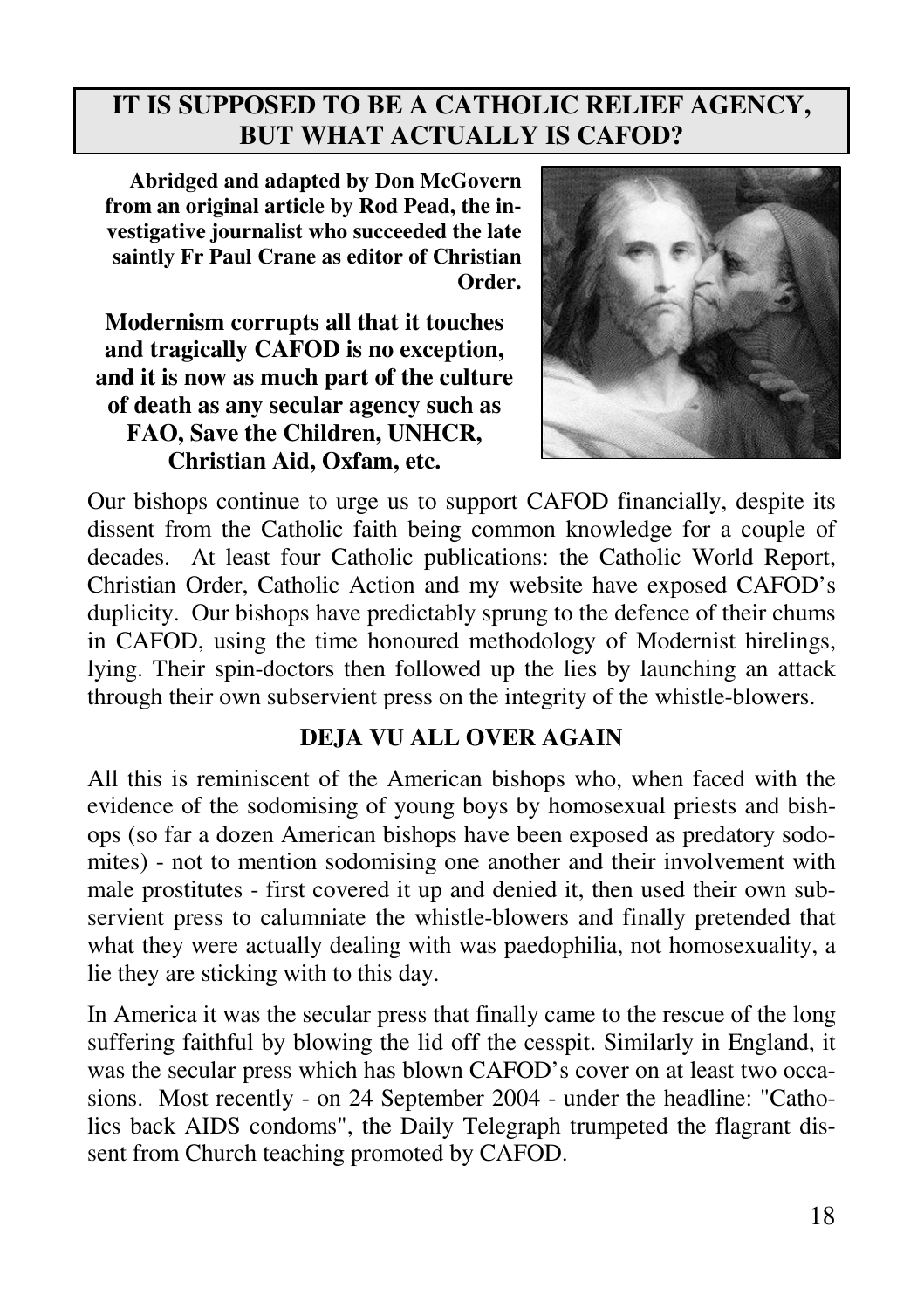Post-Conciliar Pollyanna Catholics, long more Roman Protestant than Roman Catholic, will no doubt adopt their now deeply habitual ostrich pose and rationalise (i.e. the art of telling oneself rational lies) their continuing support for this decadent organisation. Whilst liberal-Catholics (an oxymoron if ever their was one) - the post-Conciliar parasites sucking the life from the body of Christ, and too drunk on their own ignorance and pride to notice that they have staggered into the wrong Church - will also of course maintain their patronage.

However, it is time for genuine Catholics to stand up and be counted and show their disgust at the arrogant manner in which their money is gathered up and siphoned off to all manner of dissident groups, programmes and jamborees by the deeply corrupt bureaucracy that has replaced our once noble English Catholic hierarchy.

#### **CAFOD BRAZENLY SET OUT ITS DISSIDENT AGENDA OVER A DECADE AGO**

The condom issue is merely the latest in a long line of scandals involving CAFOD. Even some Catholics who are by no means well informed about the dissent that riddles this organization are beginning to feel uneasy. Apart from broad and vague references to "Christianity", most of its literature could have been produced by any left of centre politically correct secular agency.

In June 1994 a conference titled "One World, One Family" was cosponsored and organised by CAFOD under the auspices of the Bishops' Conference.

Most of the speakers invited were well known dissidents from Catholic teaching! They Included:

1. Dr Jack Dominian, one of the doyens of our post-Conciliar Judases, who has built a career out of his dissent from Church teaching on a raft of moral issues, including sex before marriage, homosexuality, contraception, masturbation and sterilisation.

2. Clifford Longley, a divorced journalist married outside the Church who has publicly stated, "I share none of the Roman Catholic Church's attitude on contraception, divorce, abortion, and religious education of my children."

3. Paul Vallely, who prior to the event had articles published in The Universe spelling out his opposition to the Church's teaching on contraception.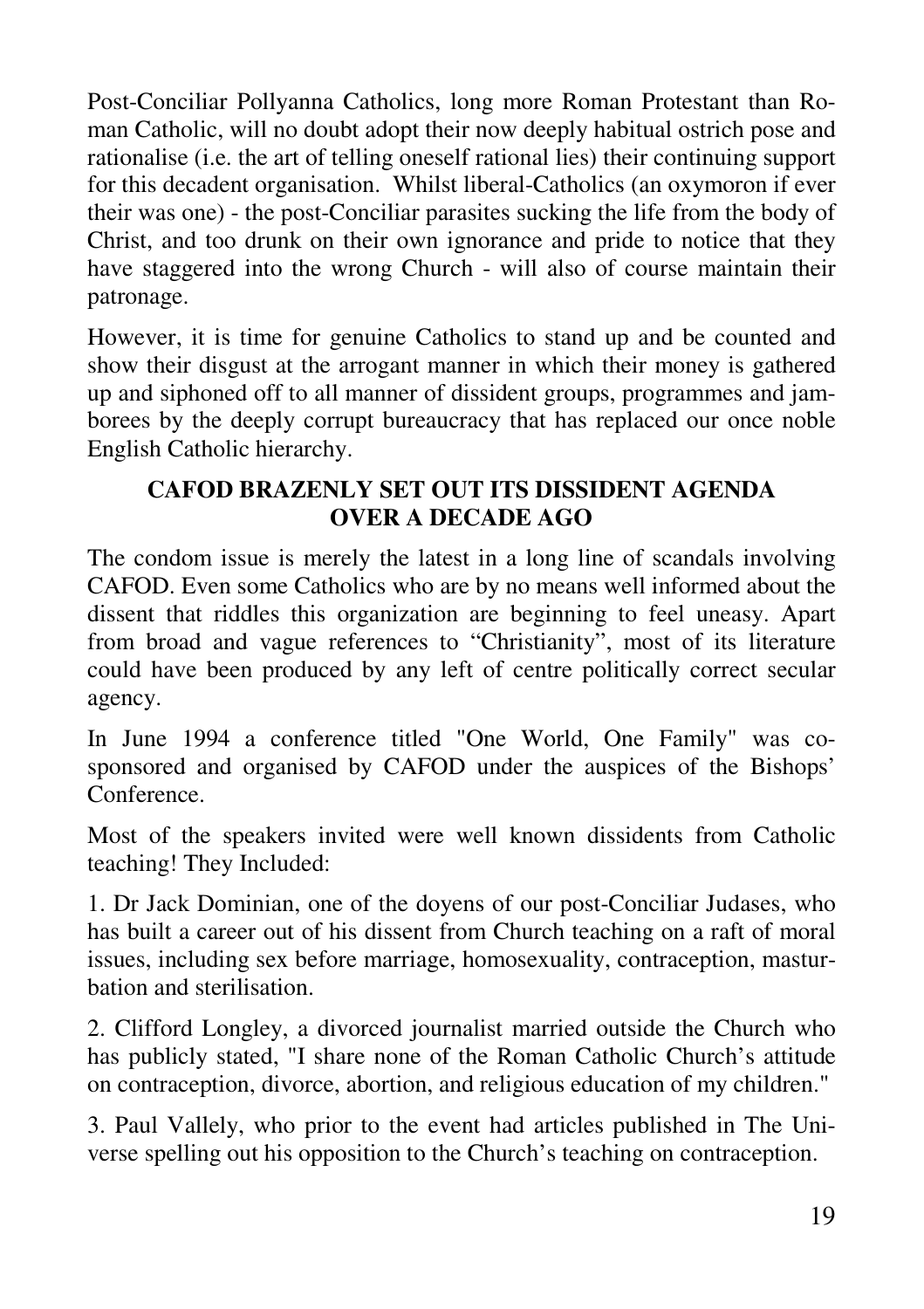4. Jim Richards and moral theologian Julie Clague. Both these speakers admitted to rejecting the Church's teaching on contraception, as reaffirmed by Pope Paul VI in his 1968 encyclical *Humanae Vitae*.

Since the views of these participants were known beforehand, CAFOD's willingness to siphon off large sums of the trusting faithful's money to fund projects designed to subvert the Church's teachings could not have been more clearly signalled. Subsequently, its unholy agenda has merely become more blatant.

### **MENDACITY IN THE SERVICE OF MAMMON**

Christ declared that, "The Devil was always a liar." It is interesting that Christ did not say that the Devil was always a fornicator, a murderer or a blasphemer. It seems that for God, the lie is the rotten heart of the very personification of evil.

Anxious to keep the money coming in from gullible Catholics, CAFOD mendaciously conceals its promotion of condoms behind mealy-mouthed coded jargon. The following examples are culled direct from their website

"……. prevalence of HIV infection in much of Africa, Asia and elsewhere where it constitutes a public health emergency which requires immediate responses and urgent measures. CAFOD therefore recognizes that the promotion of harm minimization [i.e.: the promotion of condoms] is often a necessary and crucial shorter-term strategy [i.e.: condoms are a necessary strategy]. Consequently CAFOD asks all partners working in the area of HIV prevention to give individuals full information about all means of HIV prevention [i.e.: give everyone information about condoms] and that this advice is scientifically correct. A person must be able to make decisions about preventing HIV transmission that are consistent with their religious convictions [i.e..: individual must be taught to use condoms] and based on their knowledge and understanding of the risks of their individual situation."

All this mirrors an article in The Universe, when Ann Smith of CAFOD's AIDS section was quoted as saying: "Abstinence outside marriage and fidelity inside marriage is the ideal. That is what we are journeying towards and CAFOD want to support that ideal. But while wanting to uphold that ideal we may need to look at more practical short term arrangements" [i.e.: promote condoms].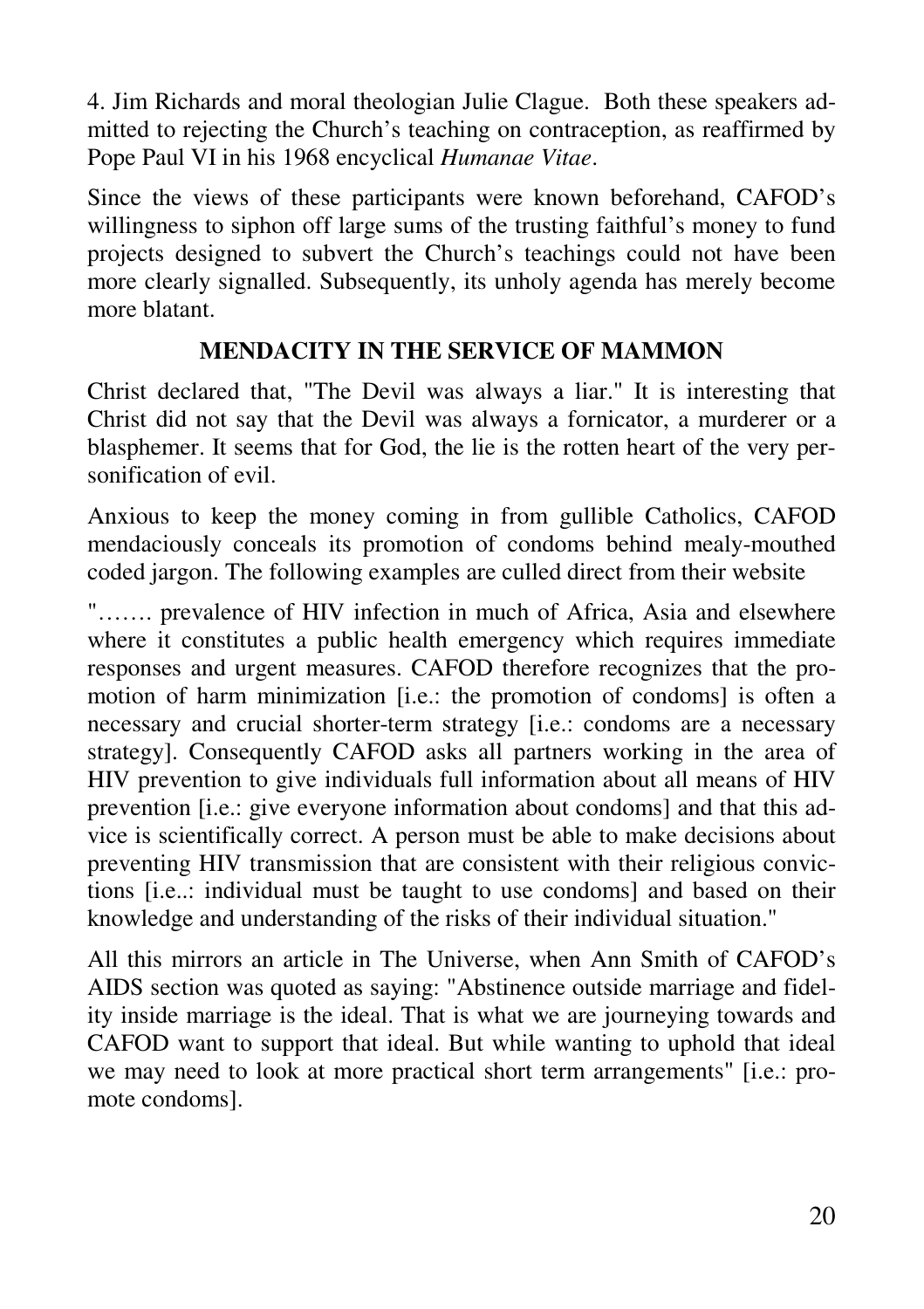### **CAFOD'S LOVE AFFAIR WITH RUBBER**

Even if the Church's settled teaching was not that artificial contraception is always gravely and intrinsically evil and CAFOD was operating in a secular moral vacuum, one would still be entitled to question CAFOD's love affair with rubber and the mutual masturbation to which condoms reduce the human sex act.

The condom manufacturers' own propaganda boasts that they are 90% effective, and for the sake of the argument we will here accept the manufacturer's claim. By 90% effective they mean that if ten couples copulate for a year using condoms, it is statistically probable that one couple will be pregnant within that year. But, by a logical extension of the condom manufactured own claims, it can be deduced that if ten couples copulate for ten years, it is statistically probable that there will be ten pregnancies!

If you have grasped this point, reflect on the fact that a woman can only become pregnant on one or two days a month for approximately twenty-five years of her total life span. Then further reflect that she can catch aids 365 days a year from the moment of conception until natural death! This makes her about 60 times more likely to catch AIDS while using a condom than she is of becoming pregnant - and her chances of becoming pregnant are not exactly minimal. And, this does not take into account that the HIV virus is several hundred times smaller than human sperm.

Further, condoms are often ineffective because of manufacturing defects and other defects from shipping, handling, storage and treatment by the end user. The US Food and Drug Administration allows the sale of condoms whose rate of defects is not more than 4 per 1000. If four leaking condoms are allowed in every batch of 1,000, there must be millions of leaking condoms circulating worldwide. And US standards are high compared with other parts of the world!

Only a moral cretin, given a thousand blank bullets, and aware that there were four live ones mixed in with these blanks, would cheerfully select one at random, load it into a gun and fire it at an innocent victim?

In addition to the micropores in the latex membrane, condoms break easily or slide away, especially during the act of sodomy; latex degrades and the external surface of condoms can be spoiled by pre-ejaculatory secretions. Further, less than half of sexually active adolescents report that they use condoms correctly.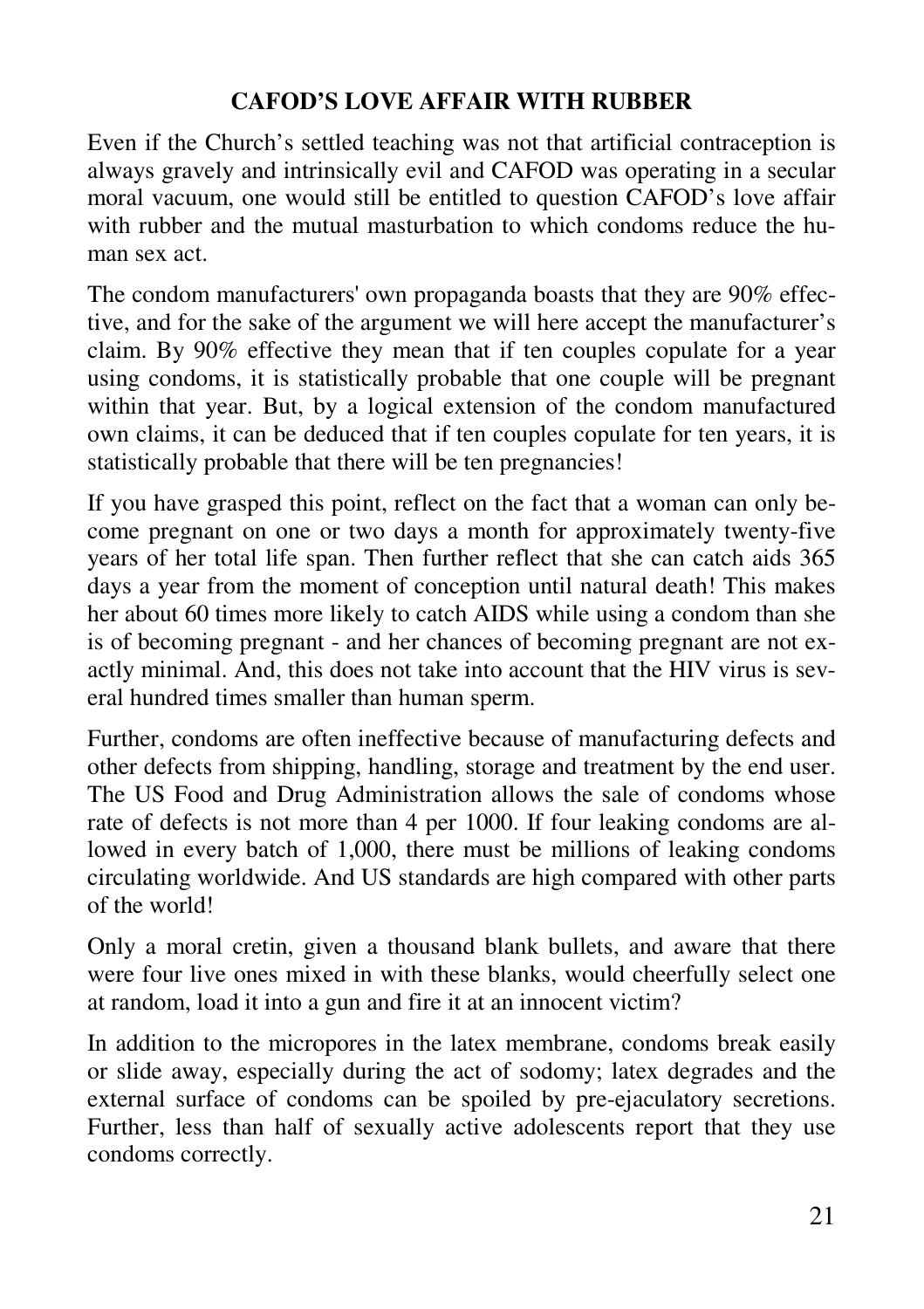To expect a condom to save you from HIV is like expecting a garage with the door open to keep a cat out.

### **A MALE ORIENTATED SOLUTION**

AIDS in the western world is still predominantly a disease of sodomites and drug abusers and a disease of those who sleep with sodomites and drug abusers. What the secularists don't tell you is that while the majority of men who die from sexually transmitted diseases, die from AIDS, this is not true of women.

Women bear a disproportionately high share of the cost that comes with sexual liberation. If you take HIV out of the frame, for every man who dies from an STD, four women die! It is cervical cancer, primarily caused by the human papillomavirus virus (HPV) that is the leading cause of STD deaths among women.

In the relentless secular condom promotion, why are we not told this? Simple; HPV can be caught by any part of the genitals coming into contact with any part of the genitals, thus condoms offer little or no protection … secondly, HPV doesn't kill men.

Condom promotion manifestly encourages under-age, pre-marital and extramarital sex and therefore clearly increases the risk of women being killed by cervical cancer. This apparently is not a concern for CAFOD; clear evidence that they are driven by a secular ideology rather than a genuine concern for the well-being of women.

CAFOD is encouraging men to play Russian Roulette with women's lives.

# **FAMILY VALUES VERSUS CAFOD SAFE SEX**

Cardinal Trujillo has drawn the world's attention to the example of Thailand and the Philippines. AIDS was found in both countries around the same time. Thailand responded with a vigorous campaign of condom promotion, while in the Philippines, Church and state opposed the condom program and promoted chastity. Today, there are around ¾ million cases of HIV/ AIDS in Thailand, and less than 2000 cases in the Philippines - notwithstanding the fact that the population of the Philippines is around 30% larger than Thailand! So much for the lie of CAFOD's Ms Smith, *"It is a medical fact that condoms will significantly reduce the risk of contracting HIV*" and lead to *"preservation of life not the prevention of life"*!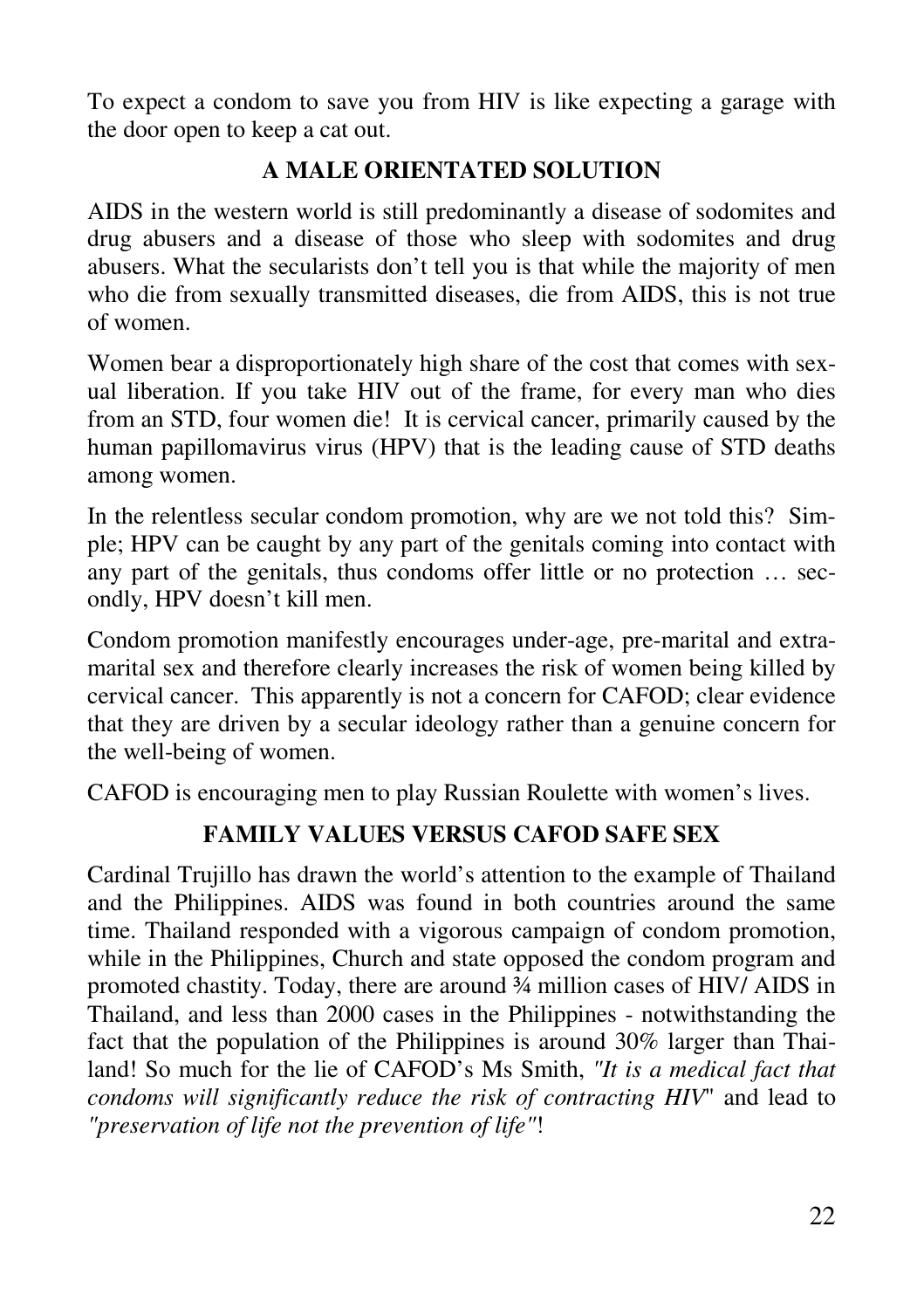One could also cite the British government, which has been putting out its safe sex message ad nauseam. The result? An explosion of sexually transmitted diseases among teenagers, and the associated problems of alcohol abuse, depression, suicide, incurable infertility, STDs and related cancers (causing thousands of deaths each year). Not to mention that Britain has more gymslip abortions and mothers than any other country in Europe.

### **BIRDS OF A FEATHER FLOCK TOGETHER**

CAFOD is very comfortable in the company of the sort of dissident groups that follow. It is also informative to note just how comfortable these dissident groups are with CAFOD. One will search in vain for similar support among such heretical and schismatic anti-Catholic groups for excellent Catholic aid organisations like The Little Way Association. As Christ warned us, *"By their fruits ye shall know them."*

#### **Catholic Women's Ordination**

A single issue group campaigning for women's ordination, this group was particularly despondent about the election of Pope Benedict XVI, regarding him as one of the main champions of the theological case against women's ordination.

Catholic Women's Ordination organised, with a number of other known dissident groups, an event called Jigsaw 2000 which took place on 17 June 2000 at Digby Stuart College, Roehampton, in the Southwark Archdiocese. CAFOD Southwark Regional Office was listed as a stall-holder on the official Jigsaw 2000 pamphlet.

#### **Catholic Women's Network**

Another of the Jigsaw 2000 sponsors, CWN is not Catholic, as it publicly and persistently undermines Church teaching by promoting dissent on a range of issues, including support for the ordination of women and promotion of the PRO-ABORTION group, Catholics for a Free Choice.

CAFOD is often been mentioned in Network, the journal of CWN. In the Winter 2001 issue, a full-page report was published on the CAFOD Assembly held on 6 October 2001 at Heythrop College, written by CWN member Jackie McLoughlin, who was "asked to go to represent CWN" at the Assembly.

It is evident that Jackie McLoughlin wasn't short of dissenting company at the CAFOD Assembly, as she goes on to relate: *"Networking was a key ac-*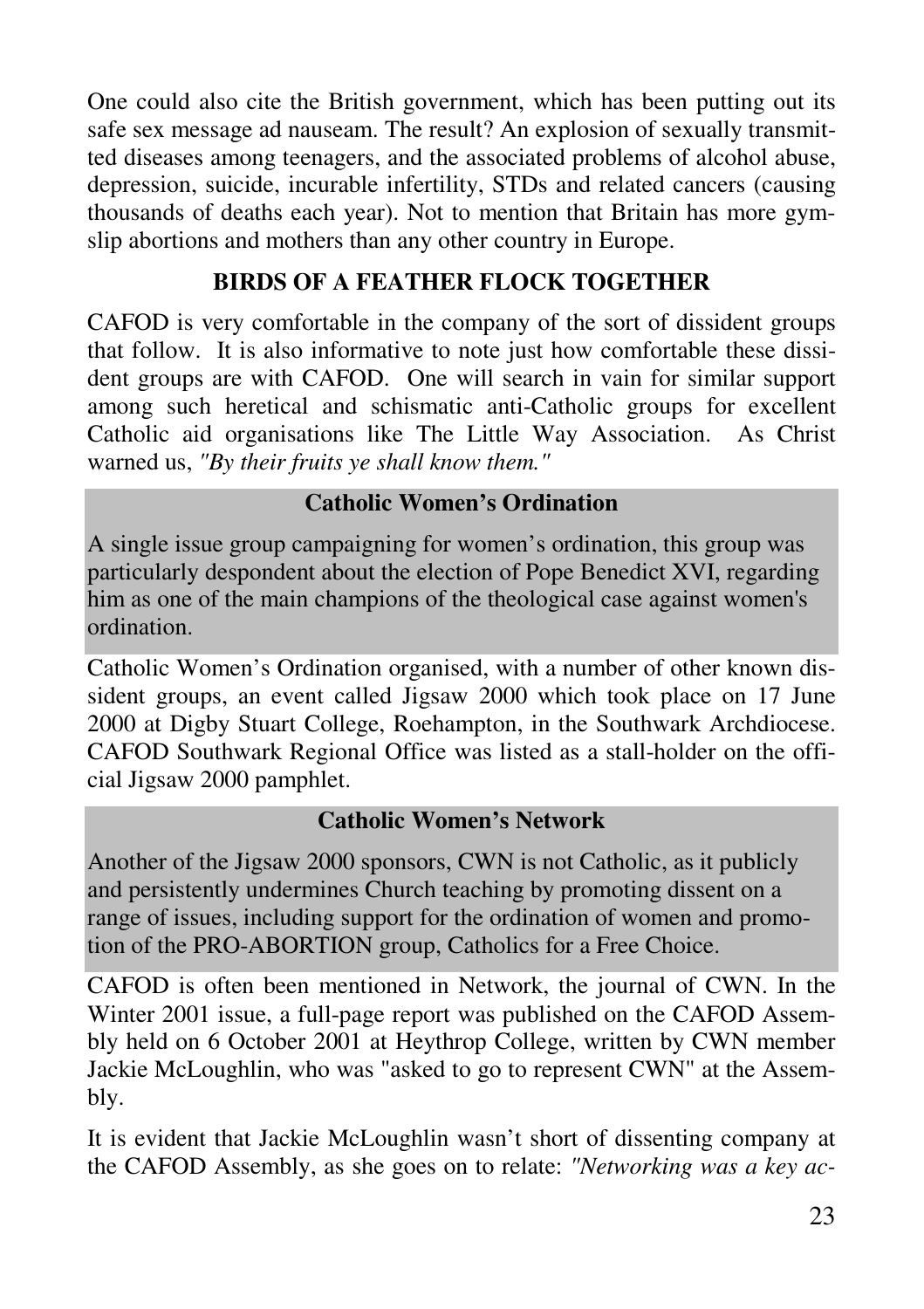*tivity. I met many people I knew or recognised, met new ones and took the chance to network as effectively as I could for CWN. I met Fr Rob Esdaile, and told him many women were in sympathy with him."* Fr Rob Esdaile has described himself in print as a "non-Mary fixated celibate male supporter of women's ordination" and his appointment by our bishops to teach theology at the Venerable English College in Rome was vetoed by the Vatican after complaints from seminarians and orthodox Catholics, hence the reason for Jackie McLoughlin being "in sympathy with him."

Listed on the first page of a CWN Members Directory is one Maria Elena Arana, who gives CAFOD's postal address, telephone and fax number as her contact details, and provides her email address at CAFOD for good measure. CWN activists Vicky Cosstick and Tina Beattie have also contributed to a booklet published by CAFOD.

The fact that CAFOD and CWN are jointed at the hip is clear for anyone who is not wantonly blind.

### **We Are Church**

WAC calls for bishops to be elected by the faithful, the admission of women to all Church ministries, the abolition of compulsory celibacy, the acceptance of homosexual life styles, artificial contraception and abortion. They also campaign for a syncretic ecumenical Council of all Christian Churches, which will regard each other as equals.

There was an advert promoting CAFOD on the website of WAC UK. WAC also boasts that some of its members are active in organisations like CA-FOD. Clearly there is little or nothing in the work of CAFOD that offends the sensibilities of an organisation defined by its pathological opposition to Catholic teaching.

#### **Catholic for a Changing Church**

Another dissident group who have spawned a number of equally dissident splinter groups.

They were also represented at Jigsaw 2000 alongside CAFOD.

#### **National Board of Catholic Women**

NBCW advises the English and Welsh hierarchy on "women's" issues. They are controlled by the CWN (see above)! Just how Catholic they are can be judged from an ugly incident that took place at a study weekend in 2000. Angela Corless, LIFE's National Caring Co-ordinator was howled down and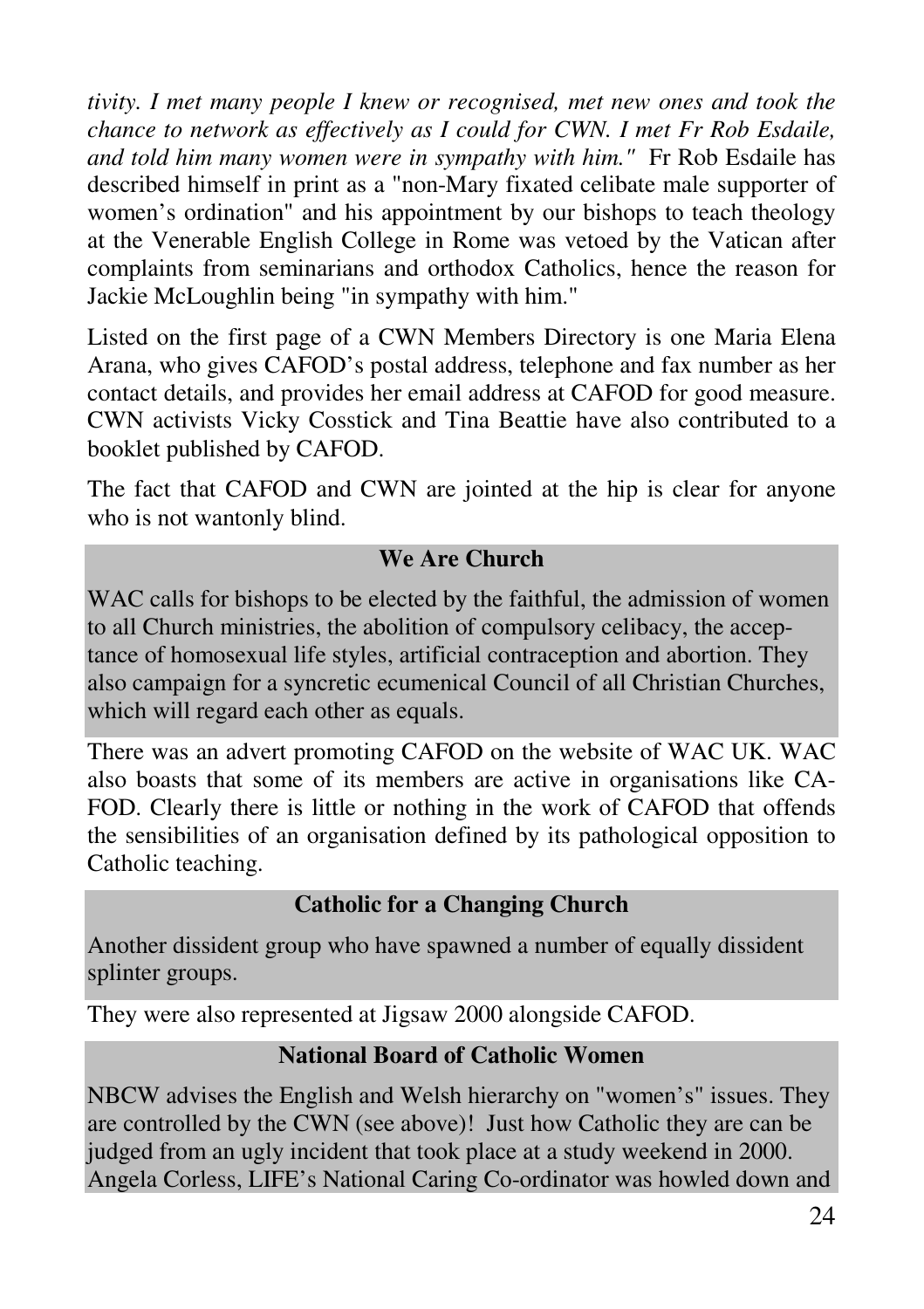reduced to tears by them. And who led this ugly mob? - one of our bishops, the man affectionately known by the faithful as Bishop Balony for his suggestion that women should be "licensed" to hear confessions. What had Angela proposed to produce such diabolical wrath? – well, one of her radical proposals was that the NBCW should: "Find ways to practically support women who do not choose abortion."

Ms Arana, the CWN member who gives her address as CAFOD (see above) wrote a piece for CAFOD in the Winter 2001/2002 edition of the newspaper of the National Board of Catholic Women, Catholic Woman (since relaunched as Catholic OMNIBUS). This is hardly surprising, since the President of the NBCW at that time, Mary McHugh, was listed as a member of the board of CAFOD, in its 2001 trustees' report. She is also a known member of CWN.

#### **Quest**

Another sponsor of Jigsaw 2000, an Homosexual campaign group that was finally removed from the Catholic Directory by the Bishops' Conference for failing to bring their constitution into line with Catholic teaching on homosexuality - but only begrudgingly after intense lobbying by concerned faithful.

#### **Roman Catholic Caucus of the Lesbian & Gay Christian Movement, and the support group for parents of homosexuals, Called to be One**

Two linked organisations of militant homosexuals who actively campaign against the Church's teaching that homosexuality is an objective disorder.

Julian Filochowksi, the man who until a few years ago was the head of CA-FOD, has lived for over 25 years with his homosexual "partner", Martin Pendergast, an ex-Carmelite priest. Martin Pendergast is one of the main movers and shakers in both of the above militant homosexual organisations. This ex-Priest even making it his business to go into Catholic schools to teach our young people that a gay lifestyle is not incompatible with the Gospel.

#### **LAVENDER CAFOD**

Those who have made a study of the phenomena of post-conciliar dissent know that it is driven by a sort of unholy trinity. The unholy father, more in fact the godfather, is homosexuality. Proceeding from the unholy father, is the unholy daughter, radical feminism, and the love that proceed from and unites them both is unholy dissent.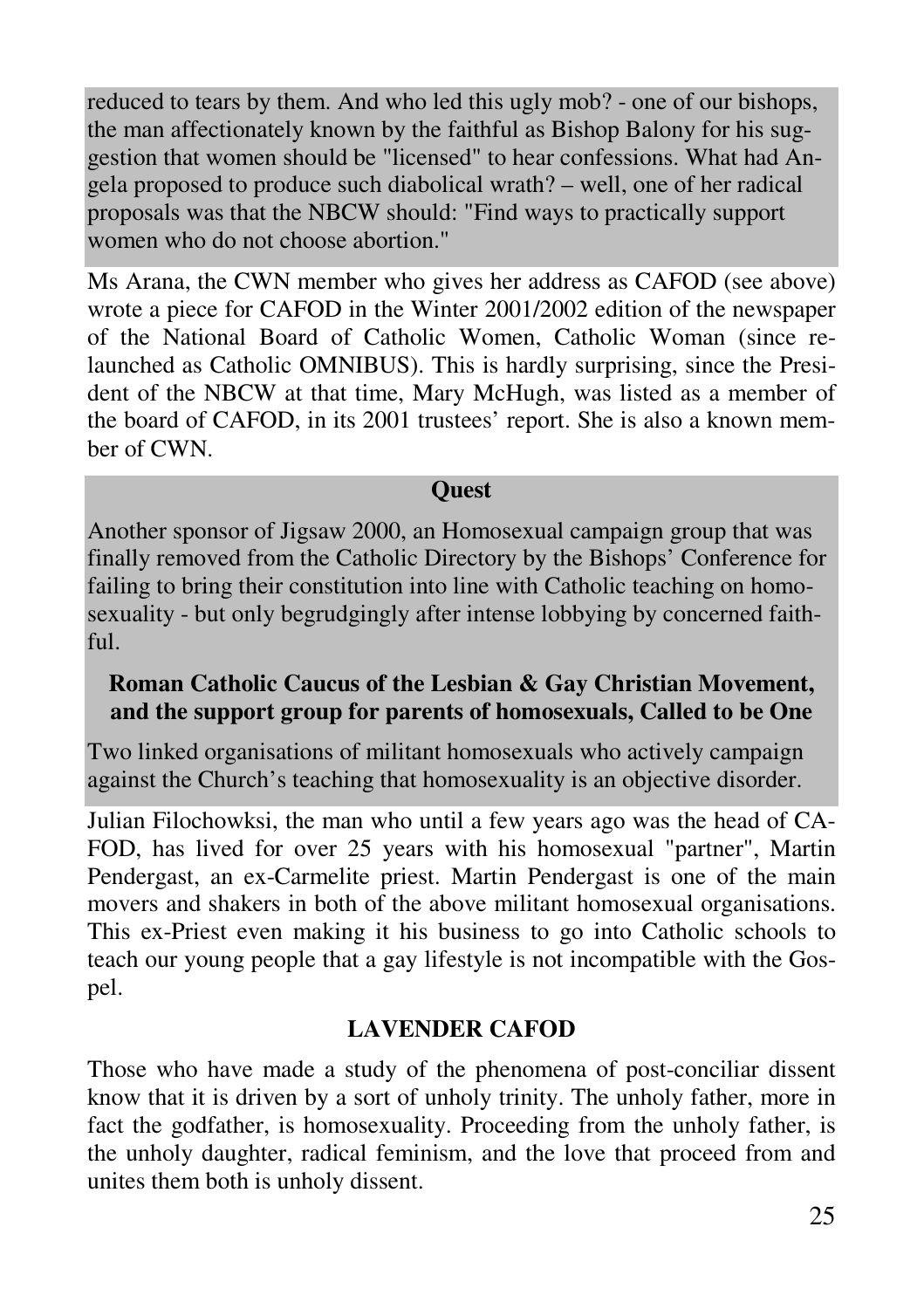In this tiny and rapidly disappearing outpost of the universal Church, served by a hierarchy that has broken ranks with the Holy Father in deciding for itself what to teach in union with him (we all know about the curse of cafeteria Catholicism, but the cafeteria-Catholics are simply mimicking their pickand-choose prelates) only such observations can even begin to make sense of the bizarre scandal of a Catholic bishop howling down a pro-life speaker, while edged on by a baying pack of radical feminists, or indeed begin to explain the disproportionate number of known radical feminists staffing chancery offices, not to mention involved in the bishops' lay-funded, interminable conferences and committees, bureaus and bulletins, plans and pastorals, which churn out the endless post-Conciliar blather with which we are all now so depressingly familiar.

#### **THE FILOCHOWSKI-PENDERGAST AFFAIR**

Let us recall the scandal that finally opened the eyes of Catholics to CA-FOD's lavender leanings, and which left the faithful in no doubt as to the moral and spiritual bankruptcy of the hierarchy that maintains it.

The event in question, first revealed in The Daily Telegraph of 9 June 2001, was the Mass held in London to celebrate the 25-year relationship of CA-FOD'S homosexual Director, Julian Filochowski, and his "partner," the ex-Carmelite priest and radical "gay rights" campaigner Martin Pendergast. Bishop John Crowley, planned to celebrate this sacrilegious Mass - which his diary coyly listed as an "anniversary Mass."

Due to the outcry which followed the Telegraph exposé, Bishop Crowley did not offer the Mass, but still scandalized by remaining in the congregation along with Bishop John Rawsthorne of the Hallam Diocese. The Mass was actually said by the dissident cleric, and then-Rector of the moribund Ushaw Seminary in the Hexham & Newcastle Diocese, Father Jim O'Keefe.

The mendacious episcopal ducking and diving that followed merely added insult to injury. Especially embarrassing was the denial that either bishop realised the two men were in a homosexual relationship, despite both admitting their friendship with Filochowski and Pendergast and the latter's notorious public profile as a militant homosexual activist involved in running several dissident organisations. Even the bishops' own sycophantic press had been reporting regularly on Mr Pendergast's activities.

Faith and confidence, beyond the confines of CAFOD, were well and truly shattered by this revelation of the homosexual "partner" of a notorious militant gay ex-priest running the highest profile Catholic charity in the land, on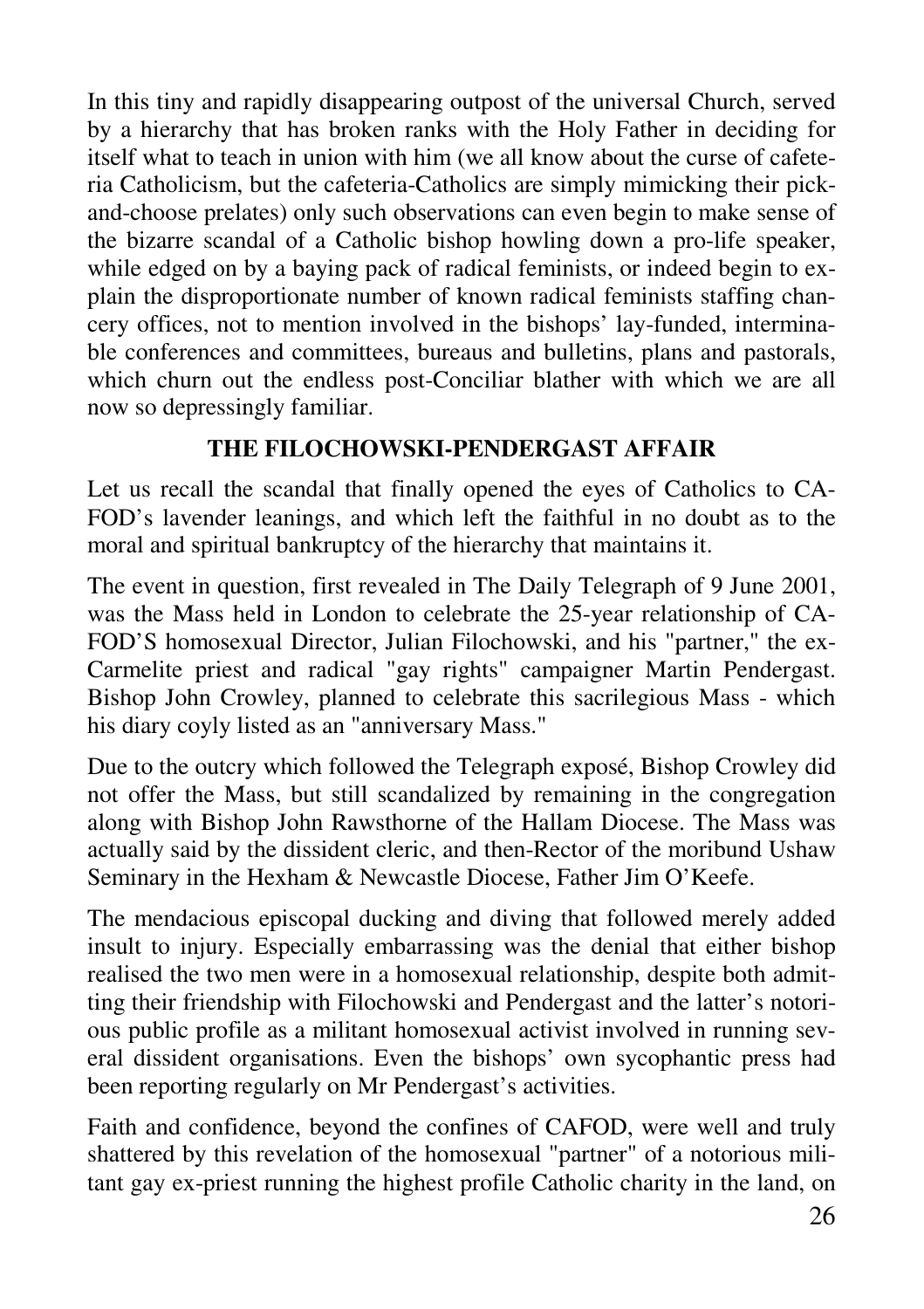a fat salary funded by a hapless and cynically duped laity, all with the connivance and blessing of the spineless prelates who lord it over what is left of the rapidly vanishing English church.

Further evidence of CAFOD's lavender sympathies can be found on their website. Fr Enda McDonagh, in a clearly pro-sodomite piece entitled "Theology in a time of AIDS." after some long-winded pontificating about AIDS and condoms, brazenly revealed his and CAFOD's real agenda: *"Catholic moral teaching on sexuality, while it has a solid central core in regard to marriage, may have a good deal to learn about the wider meaning if it is to provide adequate education to future generations … that education will have to face new evidence about the origins and development of homosexuality."* Father McDonagh is a member of the Catholic Women's Network, and thus part of CAFOD's labyrinth of treacherous cronies.

Ask yourself this one simple question: why would CAFOD, an overseas development agency, choose to give a global platform to promote the private agenda of a pro-sodomite priest?

## **CAFOD -V- THE TEACHING OF THE CHURCH**

One of the lies at the rotten heart of CAFOD is that the Church hasn't clearly enunciated its settled teaching on this matter, and therefore the use of condoms to combat AIDS is negotiable.

CAFOD's lies are particularly perverse since absolutely everyone, except socalled liberal Catholics, have no doubt that the Church has indeed spoken definitively on the immorality of condom use and that this is settled Church teaching.

Furthermore, whenever the usual motley collection of rationalising, disobedient prelates - like Cardinal Daneels of Belgium ("When someone is HIV infected … he should use a condom."), Cardinal Murphy O'Connor ("I would agree with Cardinal Daneels' position") or Bishop Kevin Dowling of South Africa ("If one were to use [condoms] to promote health … then one is promoting a moral imperative") - are dredged up to pad out reports on this subject, it is always understood, even by non-Catholics, that these clerics have betrayed "the Church's official teaching on artificial contraception," as the Telegraph article quite correctly pointed out.

CAFOD's HIV corporate strategist, Ann Smith, assured Tablet (25/09/2004) readers that CAFOD's "abstinence, be faithful, use a condom" strategy was "based on sound theological principles….." Ms Smith would be well advised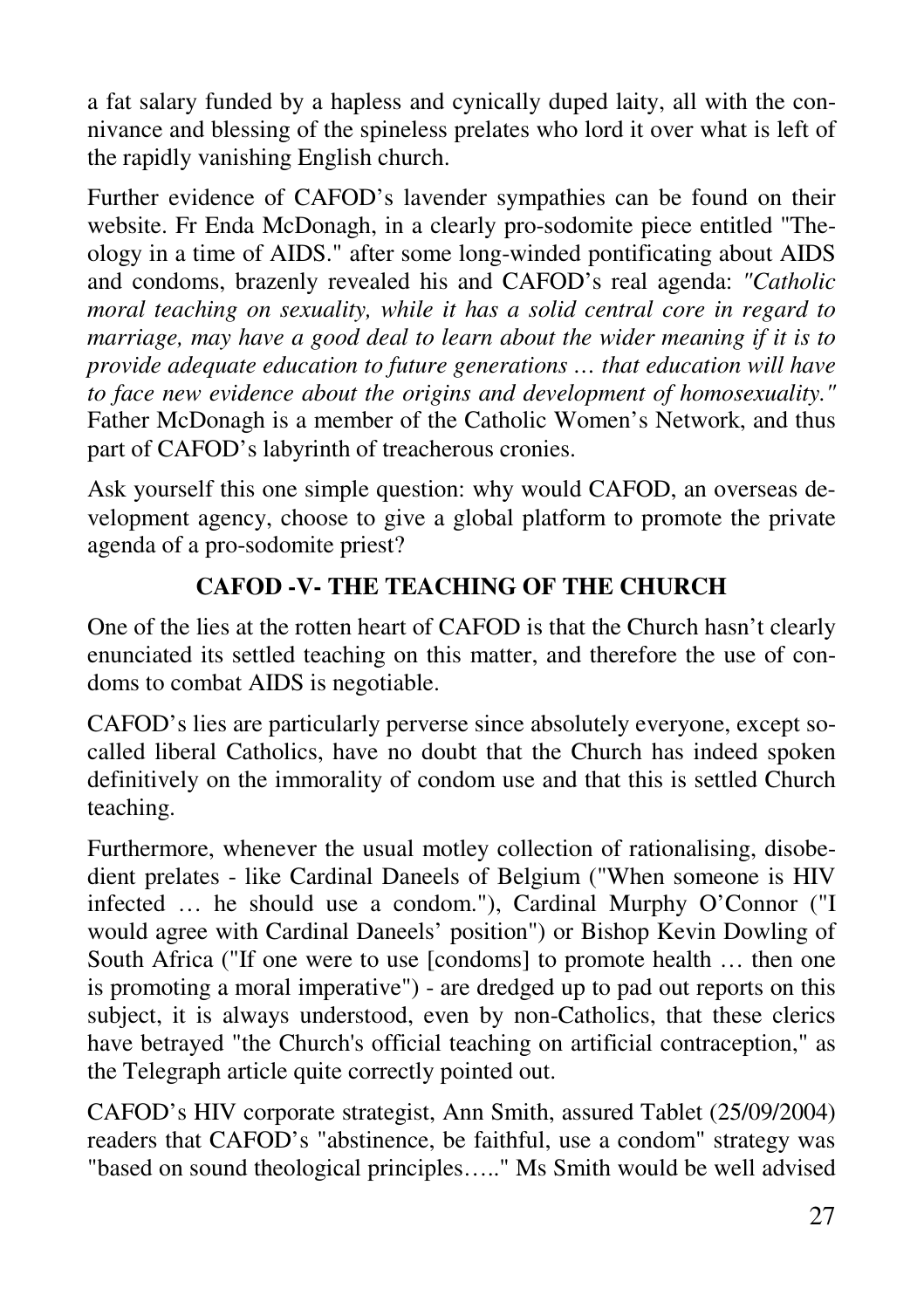to stick to corporate affairs and leave the theology to Christ's Vicar, who enjoys the special protection of the Third Person of the Blessed Trinity. CA-FOD's 'strategy' has been utterly and definitively demolished by the Vicar of Christ in one commanding sentence:

#### **"It would be a very serious error to conclude that the Church's teaching is essentially only an 'ideal' which must then be adapted, proportioned, graduated to the so-called concrete possibilities of man, according to a 'balancing of the goods in question."**

Thus wrote John Paul II in paragraph 103 of Veritatis Splendor, laying bare and demolishing the false and corrupting foundation of CAFOD's [read: the English bishops'] entire approach. In para. 105 the Holy Father goes further, stating that such a policy:

#### **"…. corrupts the morality of society as a whole, since it encourages doubt about the objectivity of the moral law in general and a rejection of the absoluteness of moral prohibitions regarding specific acts, and it ends up confusing all judgements about values."**

## **A GODLESS ALLIANCE TUCKED UP IN BED WITH THE ENEMY.**

The Director General of the International Planned Parenthood Federation, Steven Sinding, stated at a global AIDS conference in Bangkok that pushing abstinence programs over condoms "is naked pandering to an extremist constituency" i.e. the Catholic Church.

How is such spurious, anti-Catholic condomania proclaimed by the International Planned Parenthood Federation, one of the most evil organisation on the face of the earth, essentially different from CAFOD's position? Indeed, parroting the International Planned Parenthood Federation mantra and against all the evidence, "The CAFOD policy paper," noted the Daily Telegraph, "said that simplistic prevention policies for AIDS [read: 'chastity and faithfulness promoted by the Catholic Church'] would not work."

See what happens when a Catholic parts company with the Church on matters of faith and morals, they end up in bed with moral deviants like the IPPF, and groups such as the amoral Catholics For a Free Choice.

This latter repulsive organisation, in between lobbying to have the Holy See kicked out of the United Nations, runs aggressive pro-condom campaigns featuring newspaper ads and huge billboards strategically placed in countries with predominantly Catholic populations, The whole point of the campaign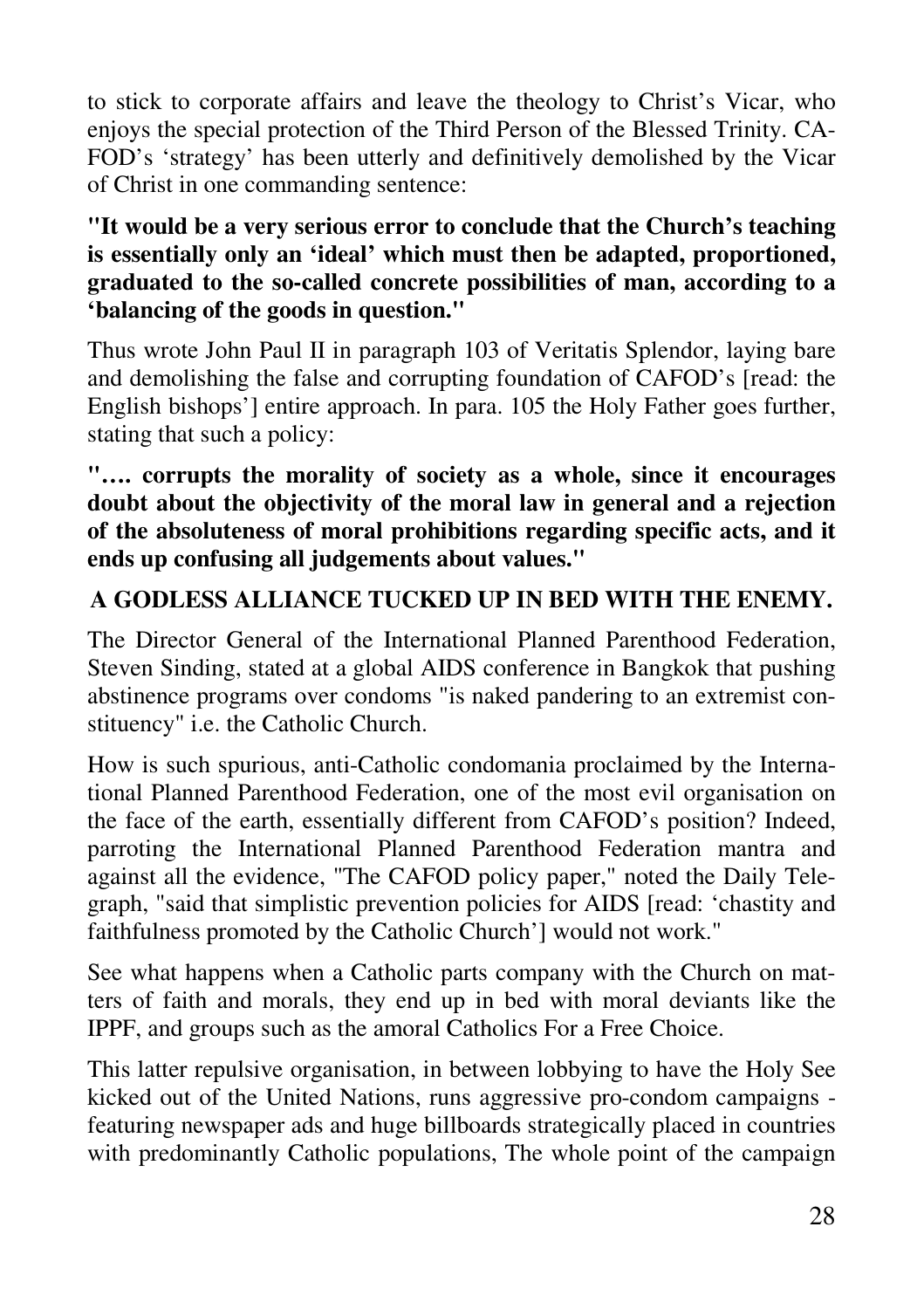was summed up by one of its promoters, who pontificated: "It is crucial that the Catholic church revisit its stance on condoms…..."

CAFOD, Cardinal Murphy O'Connor, the Director of the IPPF and the secretary-general of the UN. could not have put their morally bankrupt case any better.

All the dissent in the Church today starts nine inches below the belt buckle, sex mired in dissent from Humanae Vitae. Money is a secondary factor. With CAFOD, the two have coalesced with the full blessing of our "shepherds". Their dissent over condom use is merely the latest expression of their schismatic mentality, long manifest and now fully solidified.

Faithful Catholics who love and uphold our holy Faith cannot, *must not*, support CAFOD. For a Catholic to knowingly fund dissent from the Catholic faith is a grave sin.



# **LITANY FOR THE CHURCH IN OUR TIME**

With the possible exception of the Arian crisis when some estimates suggest that in some areas ninety-seven percent of the bishops were heretics, there has never been a worse crisis in the Church than the one we are currently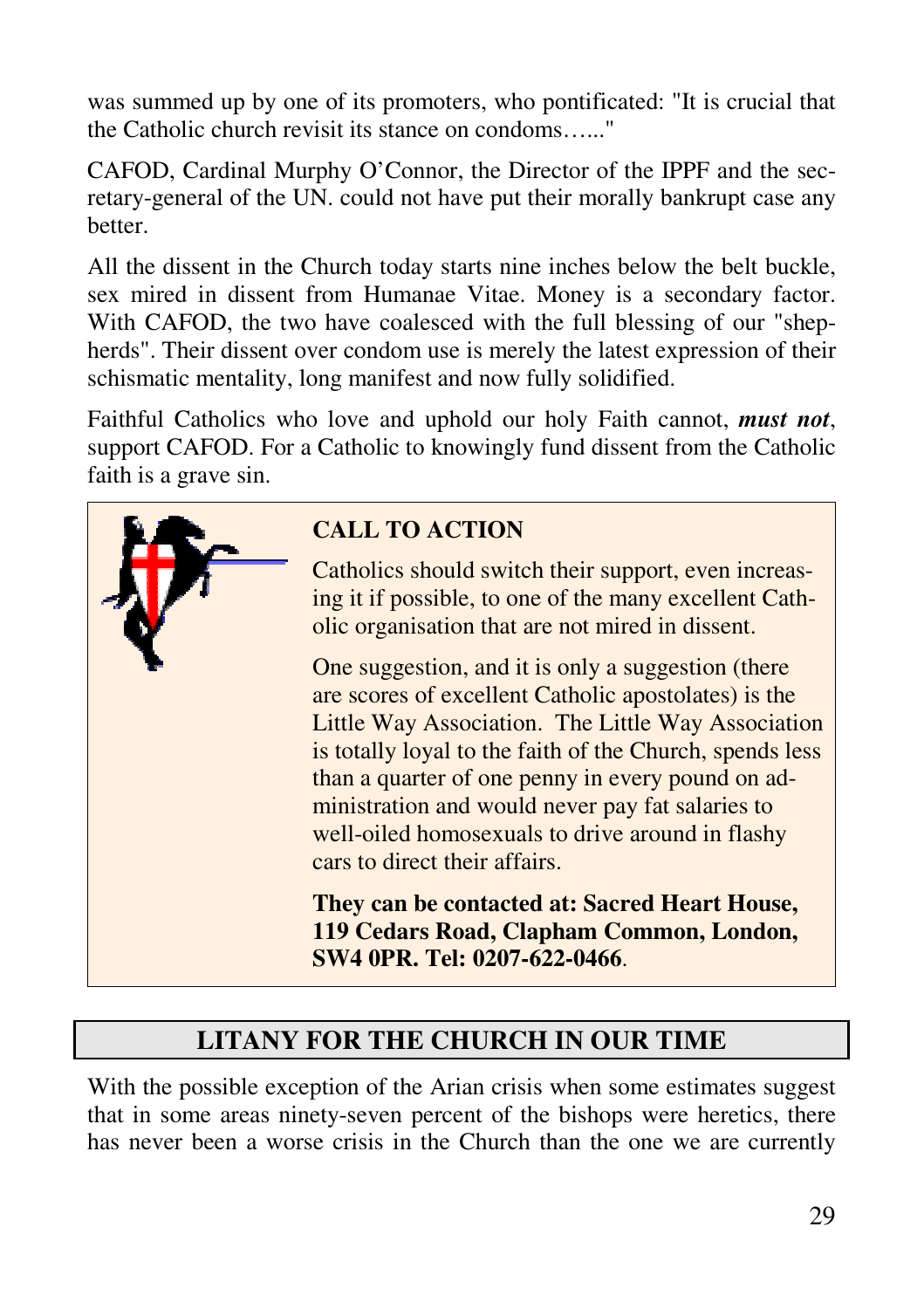living through. Christ is being crucified again in His Mystical Body, the Church.

Assaulted by Islamic barbarian abroad and secular barbarians at home, and rotting from within from the Modernist barbarian infestation of the episcopacy and priesthood (even at the highest levels) the faithful remnant can but emulate Our Lady, Mother of the Church, and stand faithfully at the foot of the Cross of her crucified Son, praying constantly.

The following litany is a beautiful prayer for the Church that is especially appropriate for the current hour. Say it often and encourage one another in hope; for as one of our great saints said during the Arian crisis, *"They may have our buildings, but we still have the Faith."*

| Lord, have mercy.                                                                       |                     |
|-----------------------------------------------------------------------------------------|---------------------|
| Christ, have mercy.                                                                     |                     |
| Lord, have mercy on us.                                                                 |                     |
| Christ, Divine Founder of the Church.                                                   | Hear us.            |
| Christ, Who didst warn of false prophets.                                               | Graciously hear us. |
| God, the Father of Heaven.                                                              | Have mercy on us.   |
| God, the Son, Redeemer of the World.                                                    | Have mercy on us.   |
| God, the Holy Ghost,                                                                    | Have mercy on us.   |
| Holy Trinity, One God.                                                                  | Have mercy on us.   |
| Holy Mary, Mother of God.                                                               | Pray for us.        |
| St. Joseph, Patron of the Universal Church.                                             | Pray for us.        |
| St. Michael, Defender in Battle. Pray for us.                                           |                     |
| St. Peter, the Rock upon which Christ built His Church. Pray for us.                    |                     |
| St. Paul, Protector of the Faithful Remnant.                                            | Pray for us.        |
| St. Francis of Assisi, rebuilder of the Church.                                         | Pray for us.        |
| St. Anthony, Hammer of Heretics.                                                        | Pray for us.        |
| St. Pius V, Restorer of the beauty of the Sacred Liturgy. Pray for us.                  |                     |
| St. Pius X, Foe of Modernism.                                                           | Pray for us.        |
| All ye Holy Angels and Archangels, pray that we may resist the snares of                |                     |
| the Devil.                                                                              |                     |
| St. Catherine of Siena, pray that Christ's Vicar may oppose the spirit of the<br>world. |                     |
|                                                                                         |                     |
| St. John Fisher, pray that bishops may have the courage to combat heresy                |                     |
| and irreverence.                                                                        |                     |
| St, Francis Xavier, pray that zeal for souls may be rekindled in the clergy.            |                     |
| St. Charles Borromeo, pray that seminaries may be protected from false                  |                     |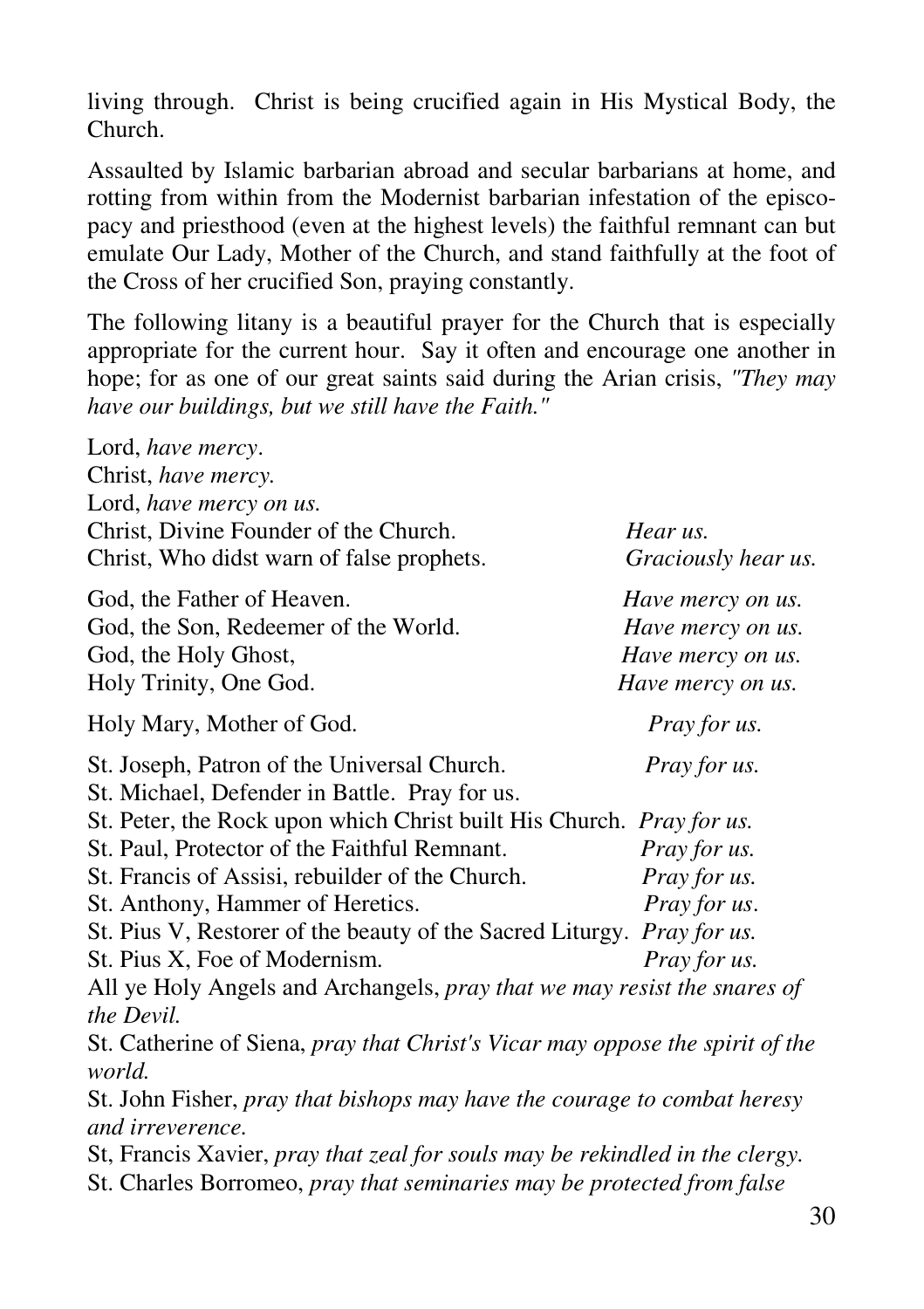*teachings.* 

St. Vincent de Paul, *pray that seminarians may return to a life of prayer and meditation.* 

St. Therese of the Child Jesus, *pray that religious may rediscover their vocation of love and sacrifice.* 

St. Thomas More, *pray that the laity may not succumb to the Great Apostasy.* 

St. Francis de Sales, *pray that the Catholic press may again become a vehicle of Truth.* 

St. John Bosco, *pray that our children may be protected from immoral and heretical instruction.* 

St. Pascal, *pray that profound reverence for the Most Blessed Sacrament may be restored.* 

St. Dominic, *pray that we may ever treasure the Holy Rosary.*

Lamb of God, Who takest away the sins of the world, *spare us, O Lord.*  Lamb of God, Who takest away the sins of the world*, graciously hear us.* Lamb of God, Who takest away the sins of the world, *have mercy on us.*  Christ, *hear us.* 

Christ, *graciously hear us.* 

Pray for us, O Holy Mother of God, *That we may be made worthy of the promises of Christ.* 

Let Us Pray.

Jesus, our God, in these dark hours when Thy Mystical Body is undergoing its own Crucifixion, and when it would almost seem to be abandoned by God the Father, have mercy, we beg of Thee, on Thy suffering Church. Send down upon us the Divine Consoler, to enlighten our minds and strengthen our wills.

Thou, O Second Person of the Most Holy Trinity, Who canst neither deceive nor be deceived, have promised to be with Thy Church until the end of time. Give us a mighty Faith that we may not falter; help us to do Thy Holy Will always, especially during these hours of grief and uncertainty. May Thy Most Sacred Heart and the Immaculate and Sorrowful Heart of Thy Holy Mother be our sure refuge in time and in eternity. Amen.